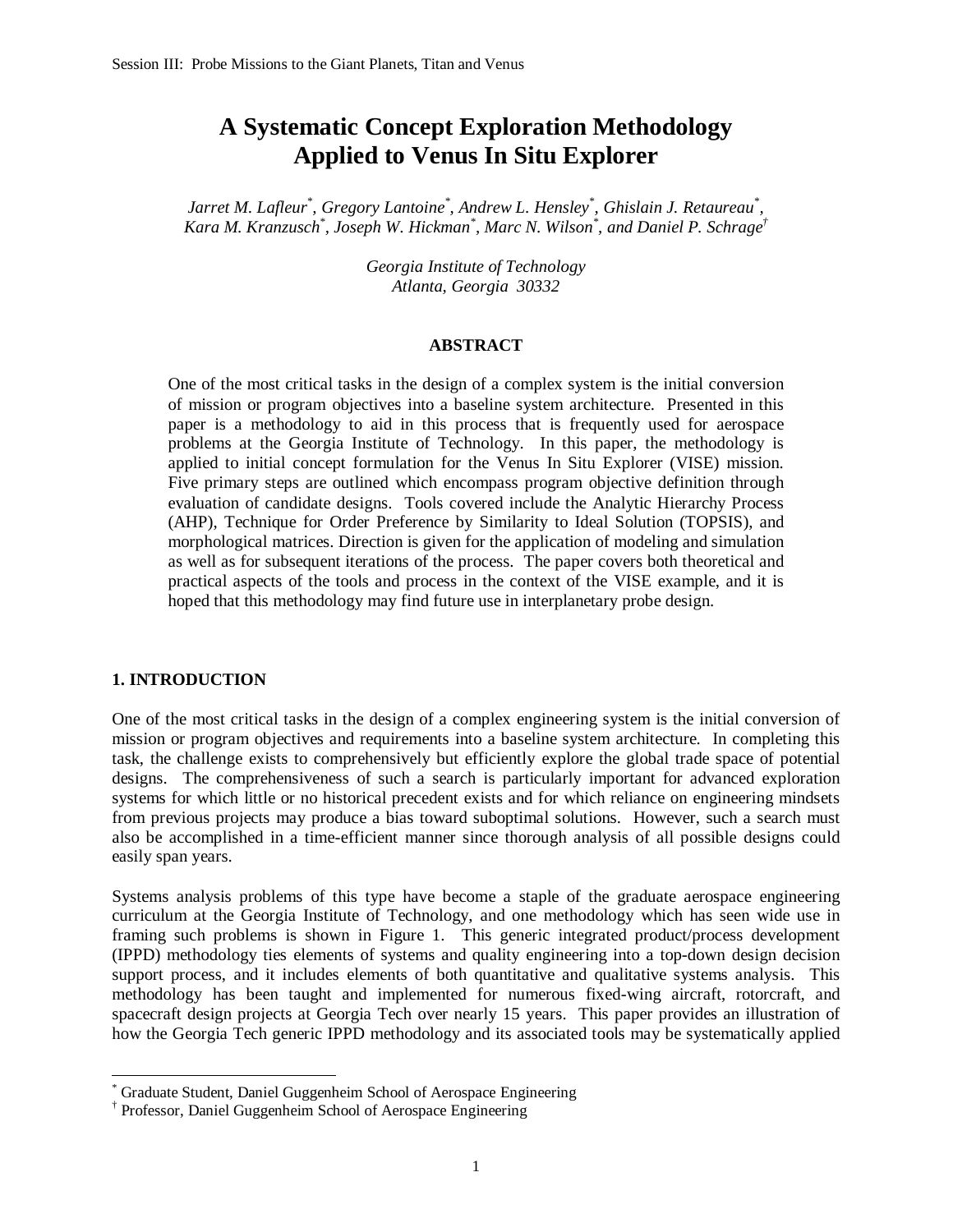to the initial stages of design for an interplanetary robotic mission. Key steps are illustrated for the example of the Venus In Situ Explorer (VISE) mission proposed as part of the 2006 NASA Solar System Exploration Roadmap<sup>2</sup>.

VISE is one of six New-Frontiers-class missions that NASA addresses in the 30-year scope of its 2006 Solar System Exploration Roadmap. It is also specifically mentioned by NASA as a candidate mission for NF-3 mission proposals due in early  $2009$ .<sup>3</sup> With a launch perhaps as early as  $2013$ , VISE is envisioned as an aerial mission to study Venus' atmospheric composition as well as descend briefly to the surface to acquire samples for later analysis at more benign altitudes (see Figure 2).<sup>2,4</sup> With these surface visits, VISE represents an opportunity to contribute significantly to a limited body of knowledge regarding Venus' surface; as indicated by Figure 3, global missions per year to Venus declined severely in the late 1980s, and no vehicle has been to the surface in over 20 years. Additionally, in over 20 years no vehicle has made in situ measurements of Venus' atmosphere. Common to both VISE and its envisioned Flagship-class successor, Venus Mobile Explorer, is the challenge to operate under the extreme temperatures (730 K) and pressures (90 atm) present at the Venusian surface<sup>2</sup>.



**Figure 1. Georgia Tech Generic IPPD Methodology.<sup>1</sup>**





**Figure 2. Notional NASA concept for VISE.<sup>5</sup>**

**Figure 3. Summary History of Missions with Planned Venus Encounters.6,7,8**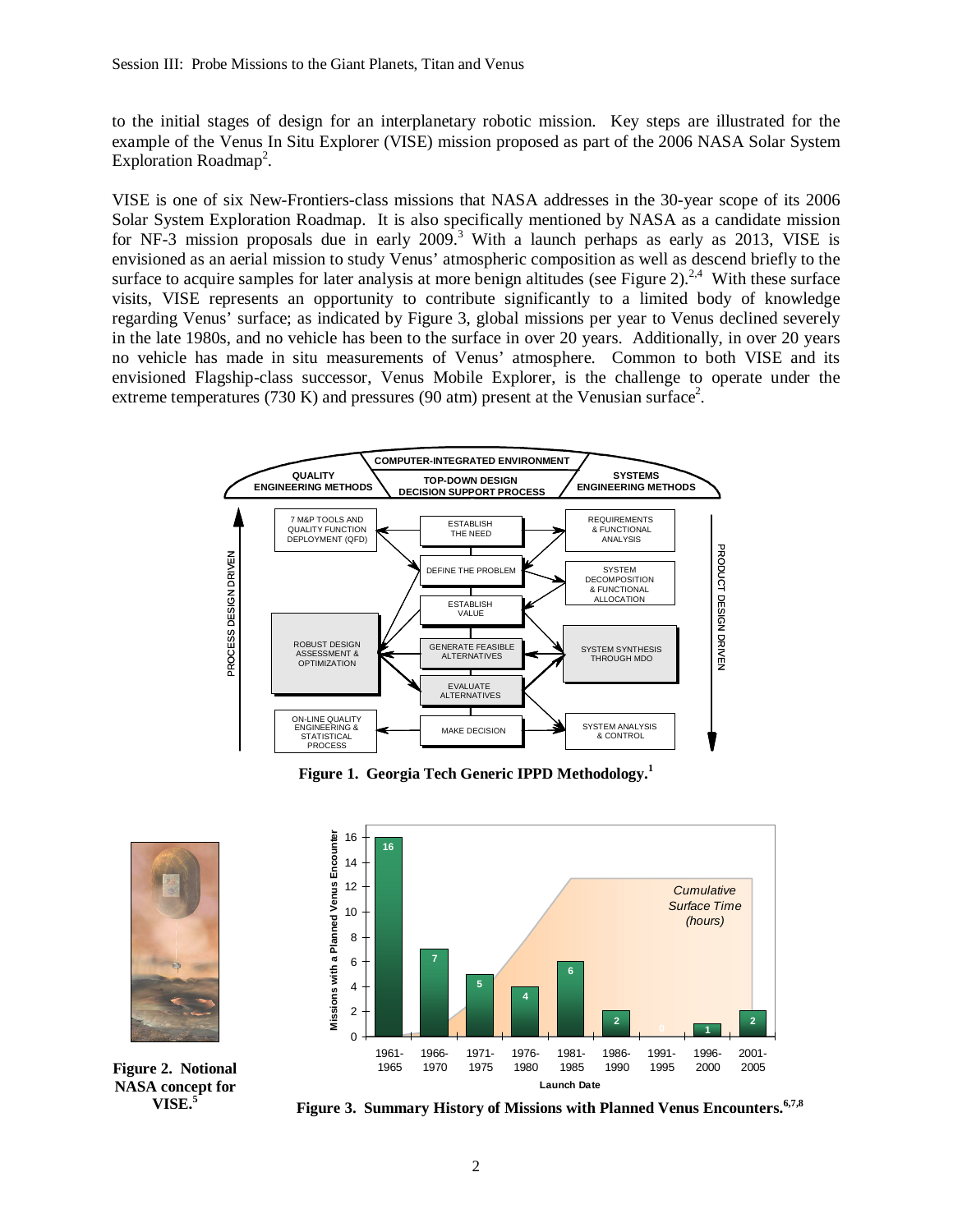## **2. METHODOLOGY SUMMARY**

While the generic IPPD methodology shown in Figure 1 encompasses a multitude of different steps which span the gamut of systems analysis activities, for the purposes of initial design decision-making the key parts of this methodology can be condensed into the five shown in the center column of Figure 4. These five steps can be used in series near the initiation of a project to qualitatively convert customer needs into a family of candidate designs for further consideration. This downselection process is methodical and proceeds in a step-by-step by manner, utilizing established quality and systems engineering tools at each step of the way.

It should be noted that this methodology can accommodate quantitative information when it becomes available, and this is discussed in the fifth step. Iterations of the process may also be desirable, for example, if the engineer feels that the knowledge gained from executing the process for a previous iteration may affect the results if a subsequent iteration is completed.



**Figure 4. Roadmap of the Georgia Tech Generic IPPD Methodology as illustrated in this paper.** 

The key steps listed in Figure 4 are next briefly summarized. Following these descriptions, the example application for Venus In Situ Explorer is shown in detail.

- *1. Objectives Definition and Prioritization.* In this first step, customer objectives are brainstormed with the assistance of a tree diagram, which is one of the Seven Management and Planning Tools developed as a result of post-World War II operations research and Japanese work in total quality control (TQC).<sup>9</sup> This diagram allows brainstormed objectives to be mapped into a hierarchical structure and allow the engineer to select objectives to carry forward to prioritization. This prioritization is accomplished with pairwise comparisons through the Analytic Hierarchy Process  $(AHP)$  developed in the 1970s by Thomas Saaty.<sup>10</sup> The result of this step is a set of core objectives and their relative priority weights.
- *2. Engineering Characteristics Definition.* Next, relevant engineering characteristics are brainstormed, again with the assistance a tree diagram. These engineering characteristics are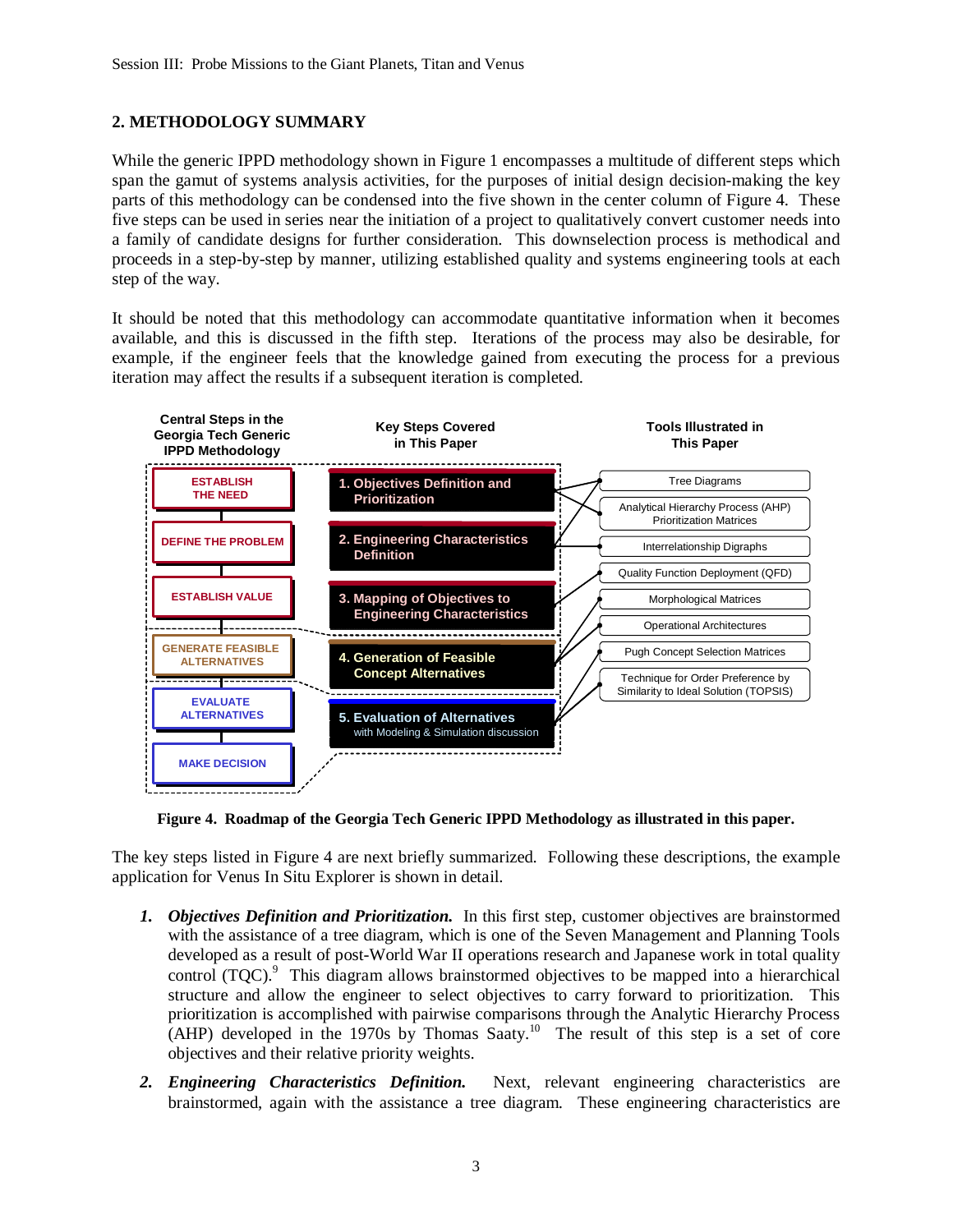intended to represent elements of the design directly controllable by the engineer. Notional targets are defined for each characteristic, and interrelationship digraphs (also part of the Seven Management and Planning Tools) are drawn to identify root causes and key indicators among the different characteristics.

- *3. Mapping of Objectives to Engineering Characteristics.* This step is key in that it combines the previous two steps into a coherent map showing the correlation of engineering characteristics to customer objectives. Employed here is the Quality Function Deployment (QFD) developed in Japan in the early 1970s and first used on a large scale by the Kobe Shipyard of Mitsubishi Heavy Industries.<sup>11</sup> In many ways the QFD acts as a summary for the entire conceptual design problem, but its primary use here is as a way of qualitatively determining which engineering characteristics are most important for further consideration. While not implemented here, the engineering characteristics from this QFD can be deployed, or mapped, to lower-level objectives in a second QFD. With this in mind, for this illustration, the weightings obtained from the QFD are later used to help define weightings for the fifth step of the process in which candidate designs are evaluated.
- 4. *Generation of Feasible Concept Alternatives*. This next step utilizes a morphological matrix<sup>11</sup> to list discrete options for key design parameters (which can either be engineering characteristics from the previous step or parameters identified through functional or physical decomposition) and translate those options into a total number of potential designs (a number which frequently falls in the millions or billions). In the rare case that a small number of potential designs exists and is manageable, the morphological matrix can be used as a tool to list each combination of options. Tools also exist to interactively view compatibility constraints among options.<sup>12</sup> In this illustration, a standard morphological matrix is be used as a brainstorming tool with which to generate a handful of themed designs to evaluate in the final step.
- *5. Evaluation of Alternatives.* The final step documented in this paper is a systematic way of qualitatively evaluating the alternative designs generated in the fourth step. While several methods exist in this area, illustrated in detail here are Pugh concept selection matrices<sup>11</sup> and the Technique for Order Preference by Similarity to Ideal Solution (TOPSIS)<sup>13,14</sup>. For the TOPSIS approach, each alternative design is rated in terms of its performance with respect to each of twelve criteria developed from the engineering characteristics in previous steps. TOPSIS then utilizes weightings for each criterion by drawing on previous steps and determines which designs lie closest to a positive ideal solution and farthest from a negative ideal solution. The Pugh matrices operate in a similar manner but yield coarser results since they do not utilize objective weights and require only relative performance ratings. The output of this step is a series of designs deserving of further consideration. Also discussed briefly is an outline of how physicsbased modeling and simulation could be used to add resolution to this step.

# **3. METHODOLOGY ILLUSTRATION FOR VISE**

The following sections are meant to illustrate the steps listed above, specifically for the example of Venus In Situ Explorer (VISE), one of six New-Frontiers-class missions that NASA addresses in the 30-year scope of its 2006 Solar System Exploration Roadmap.

## **3.1. Objectives Definition and Prioritization**

The first part of this first step is the identification of objectives for VISE. To accomplish this, a team brainstormed high-level objectives for the program and arranged them into categories which are described next and visualized via a tree diagram shown in Figure 5.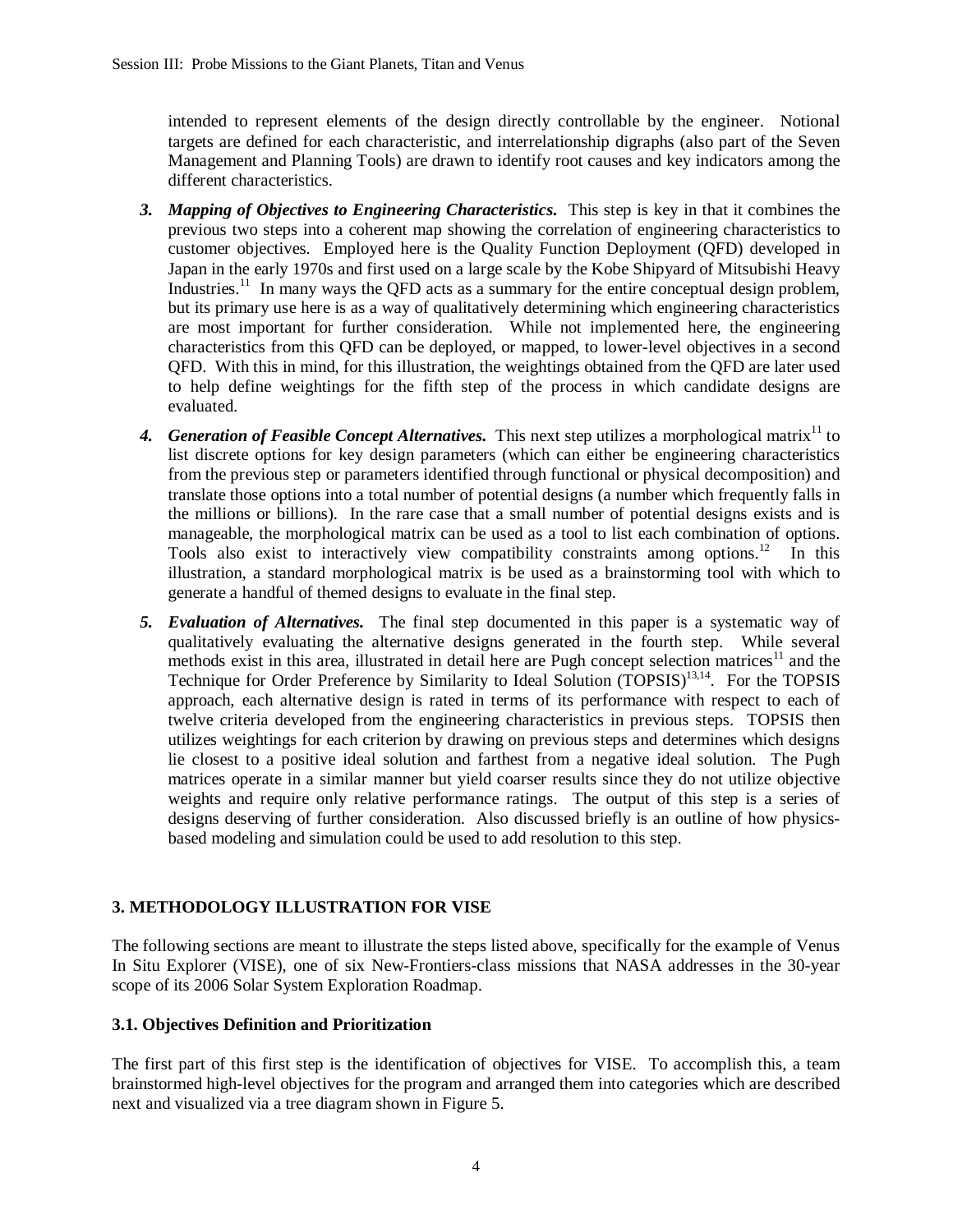Previous Venus exploration missions have established a basic description of the conditions prevailing in the atmosphere and at the surface of the planet. However, key scientific questions remain unsolved and many are expressed in terms of scientific objectives:

- *Surface Analysis***:** Characterization of surface morphology and composition (at multiple sites if possible).
- *Atmospheric Study***:** Determination of atmospheric composition to further understanding of atmospheric dynamics and the super-rotation mechanism.

The VISE vehicle must also meet challenging technical requirements and attributes:

- *Mobility***:** Aerial, surface mobility for operations at the surface and in the atmosphere of Venus.
- **Survivability:** Autonomy and environmental resistance to survive the mission (against surface temperatures of 730K, pressures of 90 bars, and corrosive atmospheric components).
- **Communication:** Need to receive, process, archive and transmit remotely-sensed data to Earth.

Finally, design choices must meet mission and programmatic objectives:

- **Timely Mission Completion:** Ability of the intended system to launch and complete its mission within a reasonable schedule and timeframe.
- **Mission Simplicity:** Degree to which the system avoids unnecessary complexity, in order to ensure technical feasibility.
- *Affordability*: Degree to which VISE returns high value per dollar spent, especially within the constraints of the cost cap imposed by a New Frontiers mission.
- **Mission Extension Potential**: Ability to extend the mission beyond the nominal lifetime to yield higher science return.
- *Technology Demonstration*: Validation of capabilities important to future missions.



**Figure 5. Tree Diagram of Brainstormed Objectives/Customer Requirements.** 

The ten requirements above could be further decomposed into greater levels of detail; however, this small number allows a concise and complete set of requirements to feed forward for the purposes of this example. Next, the relative importance of the identified customer requirements was determined through the construction of an Analytical Hierarchy Process (AHP) prioritization matrix as show in Table 1. AHP is a systematic way of generating priorities using pairwise comparisons between items rather than requiring the user to select priority weights for all ten items simultaneously. A common AHP scale of 1-9 was used for each comparison to complete the table. For example following along the first row of Table 1, surface analysis was rated slightly more important than atmospheric study (with a rating of 2) but less important than survivability (with a rating of  $\frac{1}{2}$ ).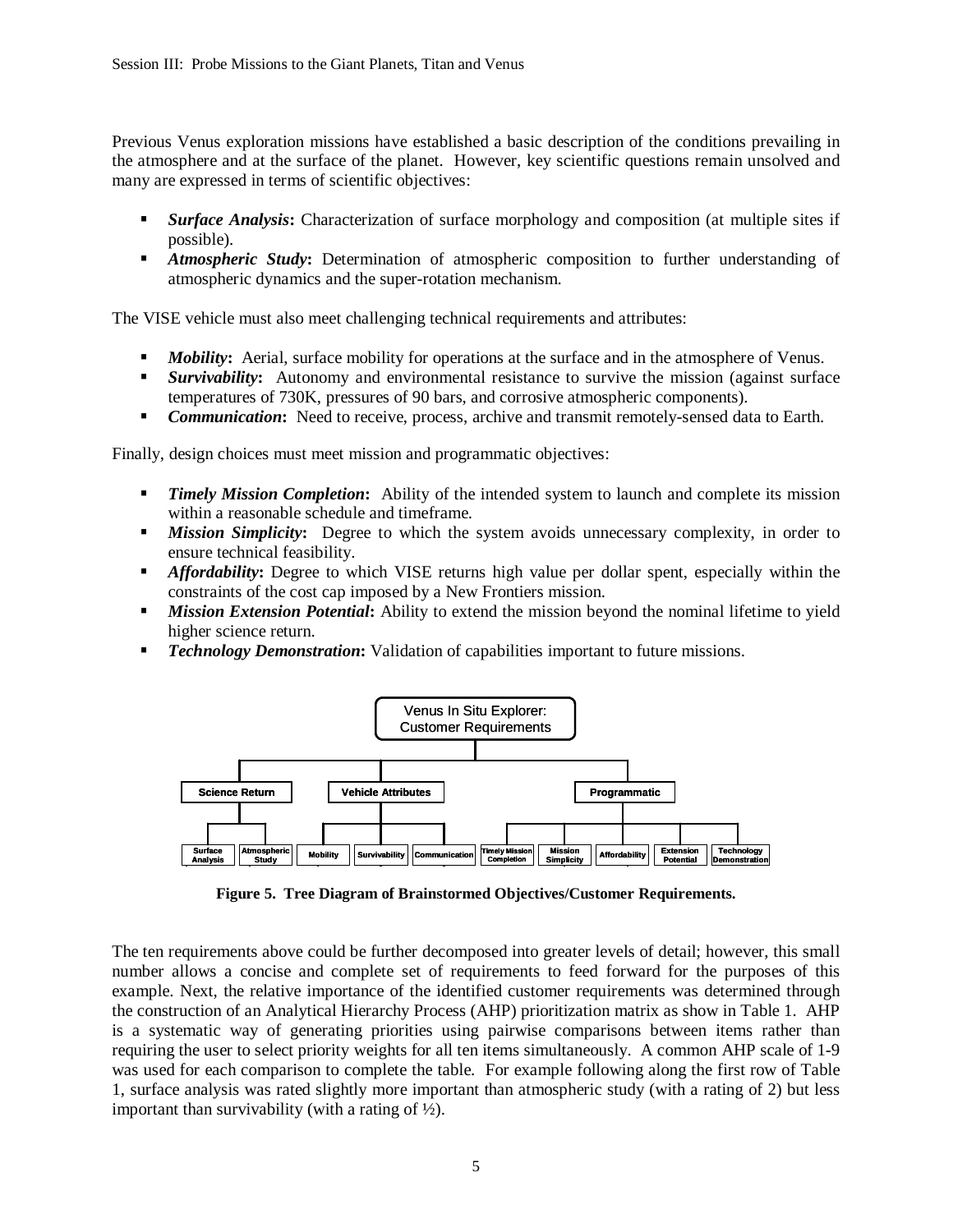An important consideration is the consistency of the judgments made by the team (i.e. good agreement between pairwise comparison values, which can be judged because AHP is predicated on a ratio scale), which is defined by a consistency ratio (CR) in Equation 1 below. A perfect prioritization matrix with no inconsistencies has  $n$  as a maximum eigenvalue, where  $n$  is the number of requirements. In Equation 1, CI is the consistency index and is as defined in the numerator by  $\lambda_{max}$  and *n*. RI is the random index and is effectively the mean CI which would be found if the matrix were populated randomly; this value is generally precomputed and can be found in published tables<sup>13</sup> (for  $n = 10$ , RI = 1.49).

$$
CR = \frac{CI}{RI} = \frac{\frac{\lambda_{\text{max}} - n}{n - 1}}{RI} \le 0.1 \text{ to be consistent}
$$
 (1)

Applying Equation 1 to the VISE prioritization matrix yields  $CR = 0.02$ ; since this is well under the recommended CR < 0.1 threshold, this indicates that the prioritization is acceptable. The results of the prioritization are shown in Table 2 showing survivability is the most crucial requirement.

**Table 1. VISE Customer Requirements (Objectives) AHP Prioritization Matrix.** 

|                            | analysis<br>Surface | Atmospheric<br>kpms | Mobility       | Survivability  | Com.           | completion<br>Timely | Simplicity     | Affordability  | Tech.<br>Demo. | <b>Extension</b><br>Potential |
|----------------------------|---------------------|---------------------|----------------|----------------|----------------|----------------------|----------------|----------------|----------------|-------------------------------|
| Surface analysis           | $\mathbf{1}$        | 2                   | 3              | 1/2            | 9              | 4                    | $\overline{2}$ | 1              | 1              | 6                             |
| Atmospheric study          | 1/2                 | 1                   | $\overline{2}$ | 1/3            | 9              | 3                    | 1              | 1/2            | 1/2            | 4                             |
| <b>Mobility</b>            | 1/3                 | 1/2                 | 1              | 1/5            | 4              | 1                    | 1/2            | 1/3            | 1/2            | $\overline{c}$                |
| <b>Survivability</b>       | $\overline{2}$      | 3                   | 5              | $\overline{1}$ | 9              | 6                    | $\overline{2}$ | $\overline{c}$ | 3              | 9                             |
| Communication              | 1/9                 | 1/9                 | 1/4            | 1/9            | 1              | 1/3                  | 1/9            | 1/9            | 1/9            | 1/2                           |
| <b>Timely completion</b>   | 1/4                 | 1/3                 | 1              | 1/6            | 3              | $\blacktriangleleft$ | 1/3            | 1/4            | 1/3            | $\overline{c}$                |
| Simplicity                 | 1/2                 | 1                   | $\overline{2}$ | 1/2            | 9              | 3                    | 1              | 1/2            | 1              | 5                             |
| Affordability              | 1                   | $\overline{2}$      | 3              | 1/2            | 9              | 4                    | $\overline{2}$ | 1              | 1              | 7                             |
| Tech. Demo.                | $\mathbf{1}$        | 2                   | $\overline{2}$ | 1/3            | 9              | 3                    | 1              | 1              | 1              | 5                             |
| <b>Extension Potential</b> | 1/6                 | 1/4                 | 1/2            | 1/9            | $\overline{2}$ | 1/2                  | 1/5            | 1/7            | 1/5            | 1                             |

| Table 2. AHP Prioritization Matrix |
|------------------------------------|
| <b>Ranking Results.</b>            |

| Criteria                   | Score   | Rank           |
|----------------------------|---------|----------------|
| Surface Analysis           | 0.149   | 3              |
| Atmospheric Study          | 0.093   | 6              |
| Mobility                   | 0.050   | 7              |
| Survivability              | 0.248   | 1              |
| Communication              | 0.015   | 10             |
| <b>Timely Completion</b>   | 0.040   | 8              |
| Simplicity                 | 0 1 0 5 | 5              |
| Affordability              | 0.152   | $\overline{2}$ |
| Tech. Demo.                | 0.124   | 4              |
| <b>Extension potential</b> | 0.024   | 9              |

#### **3.2. Engineering Characteristics Definition**

-

Next, basic engineering characteristics are brainstormed and categorized through a tree diagram as shown in Figure 6. The highest-level categories in the tree diagram are Programmatic, Mission Profile, and Hardware Characteristics. Programmatic characteristics include considerations such as cost, risk and launch date. The Mission Profile category is resolved in terms of the baseline mission timeline and the flexibility and mobility offered by a particular mission profile. Finally, the hardware characteristics include physical characteristics of the vehicle such as mass, power, achievable data rate, and number of vehicles in the overall VISE architecture.

Because engineering characteristics are coupled to each other, there is a need to describe their interactions, a set of information which will be used later in the QFD. $^{\ddagger}$  In Figure 7, two interrelationship digraphs show key indicators (which are the characteristics most driven by other characteristics) and root causes (which are characteristics which drive the largest number of other characteristics). Risk and data

<sup>‡</sup> It is worth noting that, although it was not done in this project, interactions may also be identified among the objectives if this insight is desired. A section of the QFD not used in this project is designed to accommodate this information.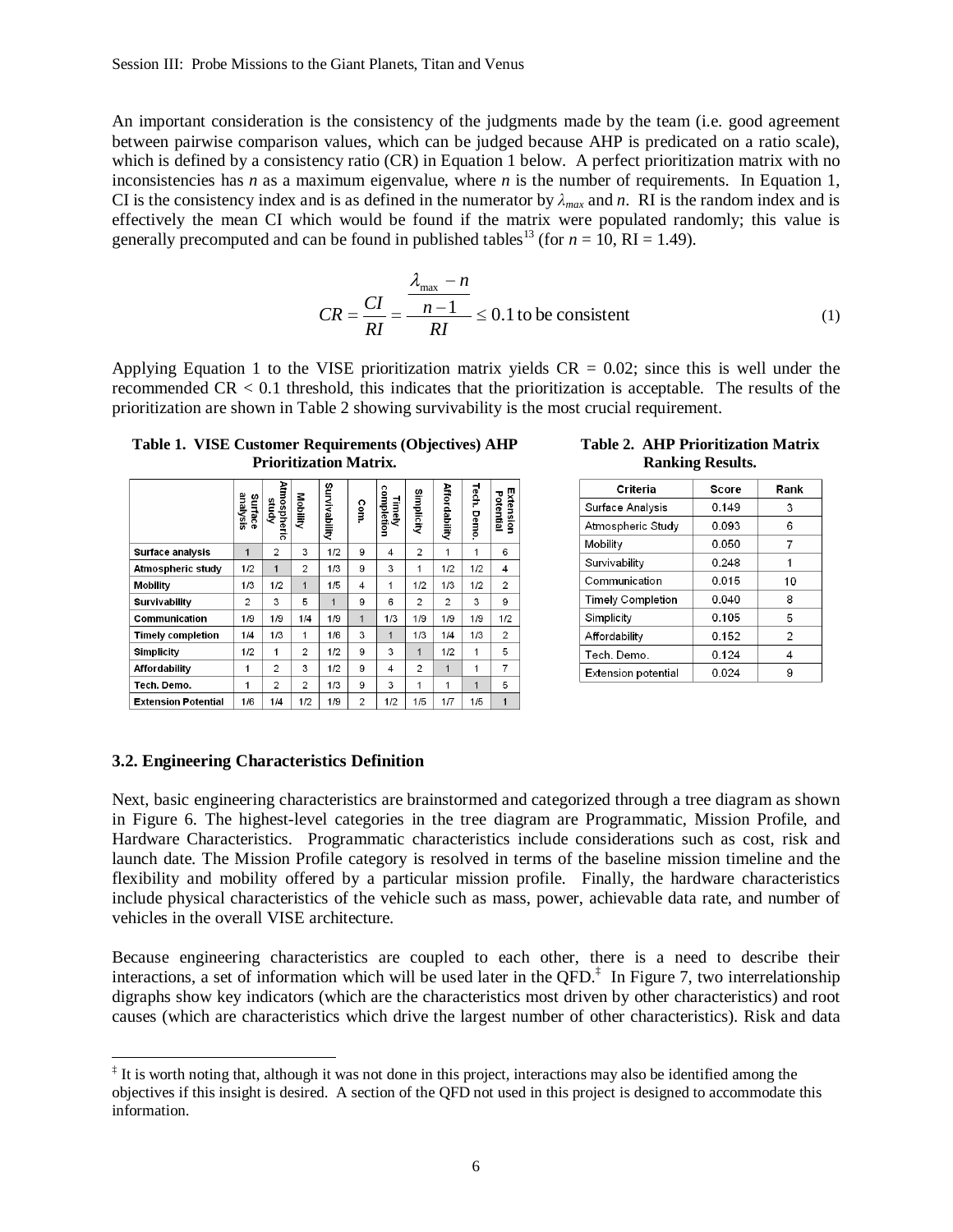rate appear to be the main key indicators while the main root cause is the number of vehicles, although it can be seen that this root cause is only somewhat more important than several other characteristics such as power consumption, mass, surface time per visit, and number of surface visits.



**Figure 6. Tree Diagram of Brainstormed Engineering Characteristics.** 



**Figure 7. Interrelationship Digraphs showing Key Indicators (left) and Root Causes (right).** 

The final important part of this step is the identification of approximate targets for these engineering characteristics so that a better context is defined for the problem. In the programmatic category, the total cost target is approximately \$700 million which is on par with a NASA New Frontiers mission budget<sup>§</sup>. Target risk is qualified as medium at this point, and the launch date target is set at 2013 based on the earliest reported launch opportunity in the literature.<sup>4</sup>

In terms of the category of mission profile, mission duration is targeted at 90 days (measured as time from VISE atmospheric entry) to help qualify technologies for the follow-on Venus Surface Explorer (VSE) mission, which targets surface operations for 90 days.<sup>4</sup> Harsh conditions also limit the surface time per visit, which is ambitiously targeted at 4 hours, roughly twice any previous mission's surface duration. The target value on number of surface visits is set to six. Combined with surface time per visit, a total of 24 hours would be tallied on the surface of Venus. However, depending on the concept selected to allow a lander to ascend from the surface and later descend to another location, this target may be very difficult to meet and may require revision in any future iterations. In terms of landing altitude, the target is set to

<sup>&</sup>lt;u>.</u> § The NF-3 Program Announcement, which was released after this work was completed, has set a cost cap of \$650 million (in FY09 dollars), excluding launch vehicle.<sup>3</sup>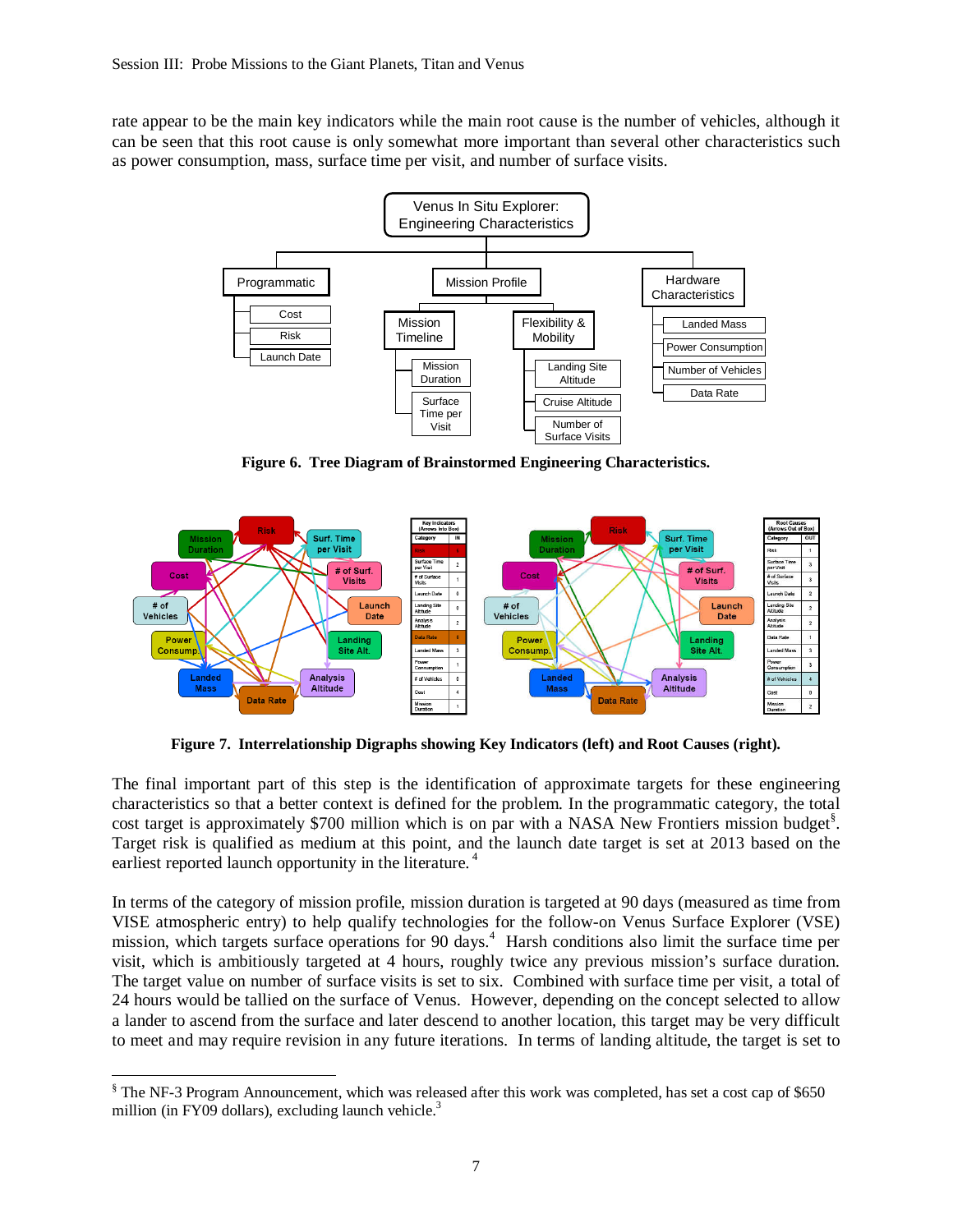1.5 km above mean surface level which still allows surface inspection to be carried over continent-sized regions but avoids the higher temperatures and pressures at lower altitudes. The cruise altitude is chosen at 55 km based on the atmosphere temperature and density profiles to ensure Earth-like conditions for the operation of VISE over most of its lifetime (with the exception of surface excursions).

Finally, in terms of hardware characteristics, the VISE landed mass target is set at 200 kg, which is in the same class as the Mars Exploration Rovers. The rationale is that similar instruments would be required for the VISE mission and that the mass for increased structural loads on VISE would be somewhat offset by the mass of the MER mobility system which would not be required for VISE. The overall power consumption is targeted at 100 W, slightly low compared to the Mars Exploration Rover mission class in order to limit the internal heat generation. A maximum data rate target of 10 kbps is selected based on the team member previous experience in interplanetary link design. The number of vehicles is not predetermined in the study and is treated as a variable with which to optimize the design because various architectural options are to be considered in future steps.

# **3.3. Mapping of Objectives to Engineering Characteristics**

In this third step, objectives and engineering characteristics are compiled into a quality function deployment (QFD), a means of mapping the stakeholders' objectives to the technical requirements. The result, shown in Figure 8, integrates the voices of the engineer and customer. On the left-hand side, the customer's input is compiled into a list of requirements, each with a relative value of importance. Engineers contribute a list of characteristics (shown at the top of the figure) that can satisfy the customer's requirements. Note that the objectives, objective priorities, and engineering characteristics in the QFD are identical to those from the first and second steps of this process. The roof of the QFD contains the correlation matrix, showing the nature and degree of the engineering characteristics' interdependence. Here, pound signs, empty circles, and bullseye circles indicate strong negative, positive, and strong positive relationships, respectively. Note that the correlation matrix is derived from the interrelationship digraph from the second step of this process. The targets discussed earlier are shown just below the central relationship matrix of the QFD.

The QFD was filled out by the team in an interactive meeting. The relationship matrix in the middle of Figure 8 relates customer requirements to engineering characteristics, marking weak correlations with triangles, moderate correlations with circles, and strong correlations with bullseye circles; each symbol have corresponding values of 1, 3, and 9, respectively. Organizational difficulty values, again using the 1-3-9 scale, are multiplicative factors applied to each engineering characteristic (1 denoting low difficulty and 9 meaning high) based on the perceived difficulty of meeting the target value.

The weighted importance row of the QFD contains the scalar product of the customer importance values and relationship matrix values. Relative importance is calculated by dividing each weighted importance value by the sum of all of the weighted importance values, resulting in a scaled bar graph. The difficultyweighted importance is the product of each weighted importance value and the associated organizational difficulty. The final line in the QFD figure is the relative comparisons of the difficulty-weighted importance values.

Note that the relative importance row of the QFD indicates that three engineering characteristics require primary attention during design: risk, cost and surface time per visit. Note, however, that when the difficulty factors are applied, surface time per visit and number of surface visits rise to the position of most important. This suggests that although number of surface visits is not of top relevance in attaining customer objectives, the set target is difficult to achieve (and may be a good candidate target to relax in a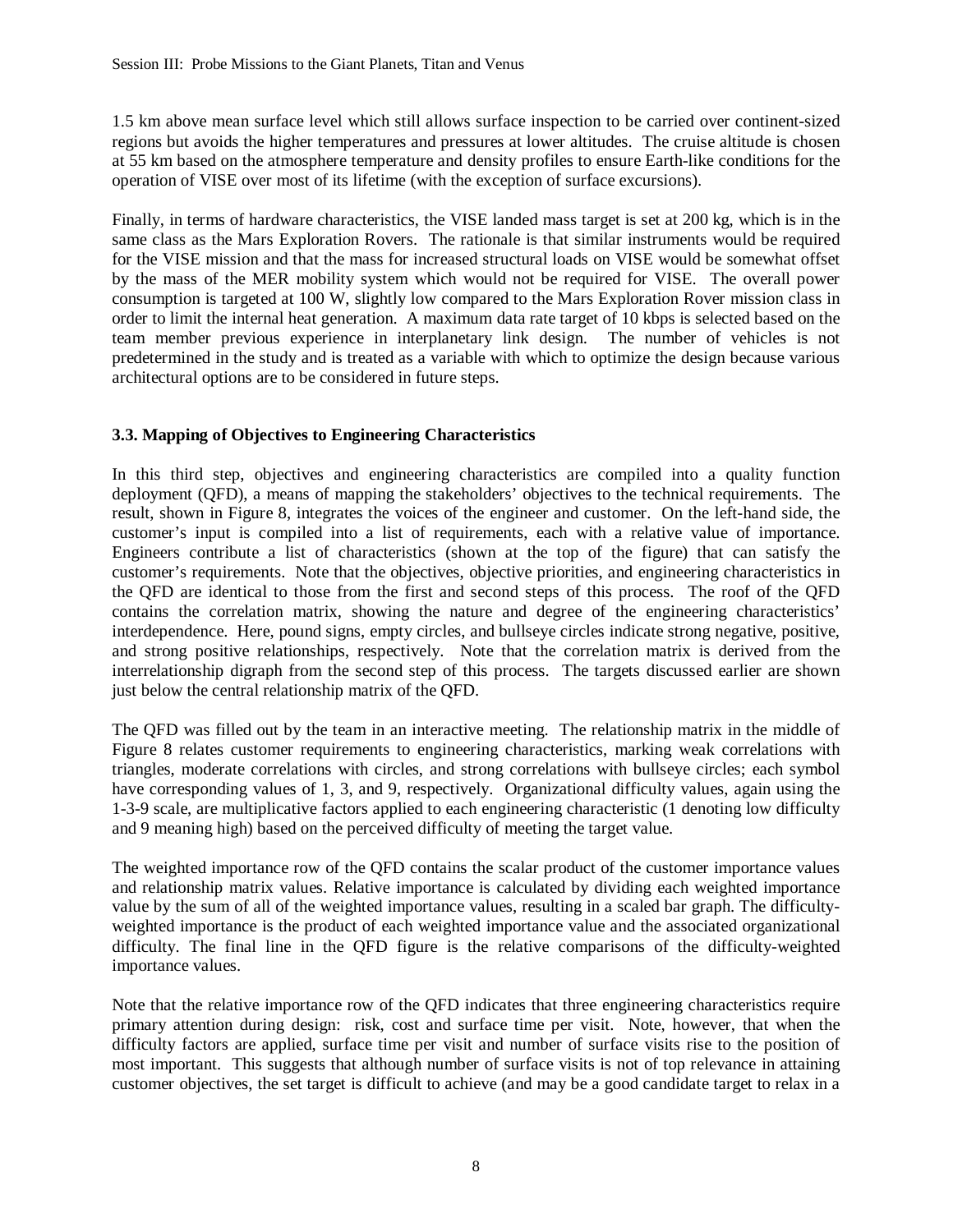later iteration). As will be discussed later, these QFD weights assist in determining weights for concept evaluations in TOPSIS.

One final note is that the QFD can also provide information on which engineering characteristics can be neglected as drivers at this early stage of design. Note that for VISE, the concern about landed mass is almost negligible, which is very different than for robotic missions to Earth's other neighbor of Mars. In the case of Venus, the very thick atmosphere allows a relatively easy landing for a large range of masses. Additionally, note that of little concern are the characteristics of launch date (nearly identical launch opportunities occur approximately every 19 months) and data rate (communications from the surface of Venus have occurred in the past, and long cruise periods at a high altitude will allow VISE to transmit the bulk of data at altitudes with less atmospheric attenuation).

| C<br>◉<br>☀<br>◉<br>С<br>C<br>☀<br>※<br>9<br>C<br>$\circ$<br>$\bullet$<br>Ő<br>$\bullet$<br>☀<br>C<br>O<br>O<br>×<br>☀<br>☀<br>☀<br><b>HOWs (Voice of Engineer)</b> |                                |                                           |     |                |               |                         |                        |                          |                          |                          |                |                   |                          |                   |          |
|---------------------------------------------------------------------------------------------------------------------------------------------------------------------|--------------------------------|-------------------------------------------|-----|----------------|---------------|-------------------------|------------------------|--------------------------|--------------------------|--------------------------|----------------|-------------------|--------------------------|-------------------|----------|
|                                                                                                                                                                     |                                |                                           |     |                | Programmatic  |                         |                        |                          | <b>Mission Profile</b>   |                          | Hardware Char. |                   |                          |                   |          |
| VISE (Venus In-Situ Explorer)                                                                                                                                       |                                | Customer Importance                       | 8g  | Risk           | Launch Date   | <b>Mission Duration</b> | Surface Time per Visit | Number of Surface Visits | Landing Site Alttude     | <b>Cruise Altitude</b>   | Landed Mass    | Power Requirement | Number of Vehicles       | Maximum Data Rate |          |
|                                                                                                                                                                     |                                | <b>Direction of Improvement</b>           |     | ↓              | ↓             | O                       | $\ddagger$             | $\ddagger$               | ↑                        | ↓                        | $\ddagger$     | $\ddagger$        | ↓                        | ↟                 | ↑        |
|                                                                                                                                                                     | Science<br>Return              | Surface Analysis                          | 14% | Δ              | O             |                         |                        | $\bullet$                | $\bullet$                | O                        | Δ              | O                 |                          |                   |          |
|                                                                                                                                                                     |                                | Atmospheric Study                         | 10% | Δ              | Δ             |                         | O                      |                          | Δ                        |                          | $\bullet$      |                   | Δ                        | Ο                 | Δ        |
|                                                                                                                                                                     |                                | <b>Mobility</b>                           | 5%  |                | O             |                         | O                      |                          | $\bullet$                | Δ                        | $\bf{O}$       | Δ                 |                          | O                 |          |
|                                                                                                                                                                     | <b>Attributes</b><br>Vehicle   | Survivability                             | 23% | $\circledcirc$ | $\bullet$     |                         | Ο                      | $\circledcirc$           | Δ                        | $\bullet$                | Δ              |                   | Δ                        |                   |          |
|                                                                                                                                                                     |                                | Communication                             | 4%  |                |               |                         | Δ                      |                          |                          |                          | O              |                   | Δ                        | O                 | $\bf{O}$ |
|                                                                                                                                                                     |                                | <b>TimelyMission Completion</b>           | 4%  | Δ              | O             | $\bullet$               | Δ                      |                          |                          |                          |                |                   |                          |                   |          |
| WHATs (Voice of Customer)                                                                                                                                           |                                | <b>Mission Simplicity</b>                 | 11% | O              | $\bullet$     | O                       |                        |                          | O                        |                          |                | Δ                 | Δ                        | ◉                 |          |
|                                                                                                                                                                     | Programmatic                   | Affordability                             | 15% | $\odot$        | O             |                         | Δ                      |                          |                          |                          |                | Ο                 | O                        | O                 |          |
|                                                                                                                                                                     |                                | Technology<br>Demonstration/Qualification | 12% | $\odot$        | $\bullet$     | O                       |                        | $\bullet$                | O                        | O                        |                | Δ                 | O                        |                   | Δ        |
|                                                                                                                                                                     |                                | Mission Extension Potential               | 2%  | Δ              |               |                         | Δ                      |                          | Δ                        | Δ                        | O              |                   | O                        | Δ                 |          |
| <b>How Much</b>                                                                                                                                                     |                                |                                           |     | \$700 Million  | Medium        | 2013                    | 90 Days                | 4 Hours                  | ဖ                        | 1.5 km                   | 55 km          | 200 kg            | 100W                     | Optimize          | 10 kbps  |
| <b>Organizational Difficulty</b>                                                                                                                                    |                                |                                           | S   | ო              | S             | Φ                       | စာ                     | თ                        | $\overline{\phantom{0}}$ | $\overline{\phantom{0}}$ | $\overline{ }$ | S                 | $\overline{\phantom{0}}$ | ÷                 |          |
| <b>Weighted Importance</b>                                                                                                                                          |                                |                                           |     | 5              | 5.3           | ្ម                      | 4                      | 4.4                      | 2.7                      | 2.9                      | $\ddot{ }$     | Ş                 | $\ddot{ }$               | 2.0               | e.6      |
|                                                                                                                                                                     |                                | <b>Relative Importance</b>                |     |                |               |                         |                        |                          |                          |                          |                |                   |                          |                   |          |
|                                                                                                                                                                     |                                | Difficulty-Weighted Importance            |     | 15.4           | $\frac{6}{5}$ | e.                      | 12.6                   | ٩<br>ళ్లే                | 24.2                     | 2.9                      | $\frac{1}{1}$  | Ξ                 | 4                        | 2.0               | ů.       |
|                                                                                                                                                                     | Difficulty-Weighted Importance |                                           |     |                |               |                         |                        |                          |                          |                          |                |                   |                          |                   |          |

**Figure 8. Quality Function Deployment (QFD) for VISE.**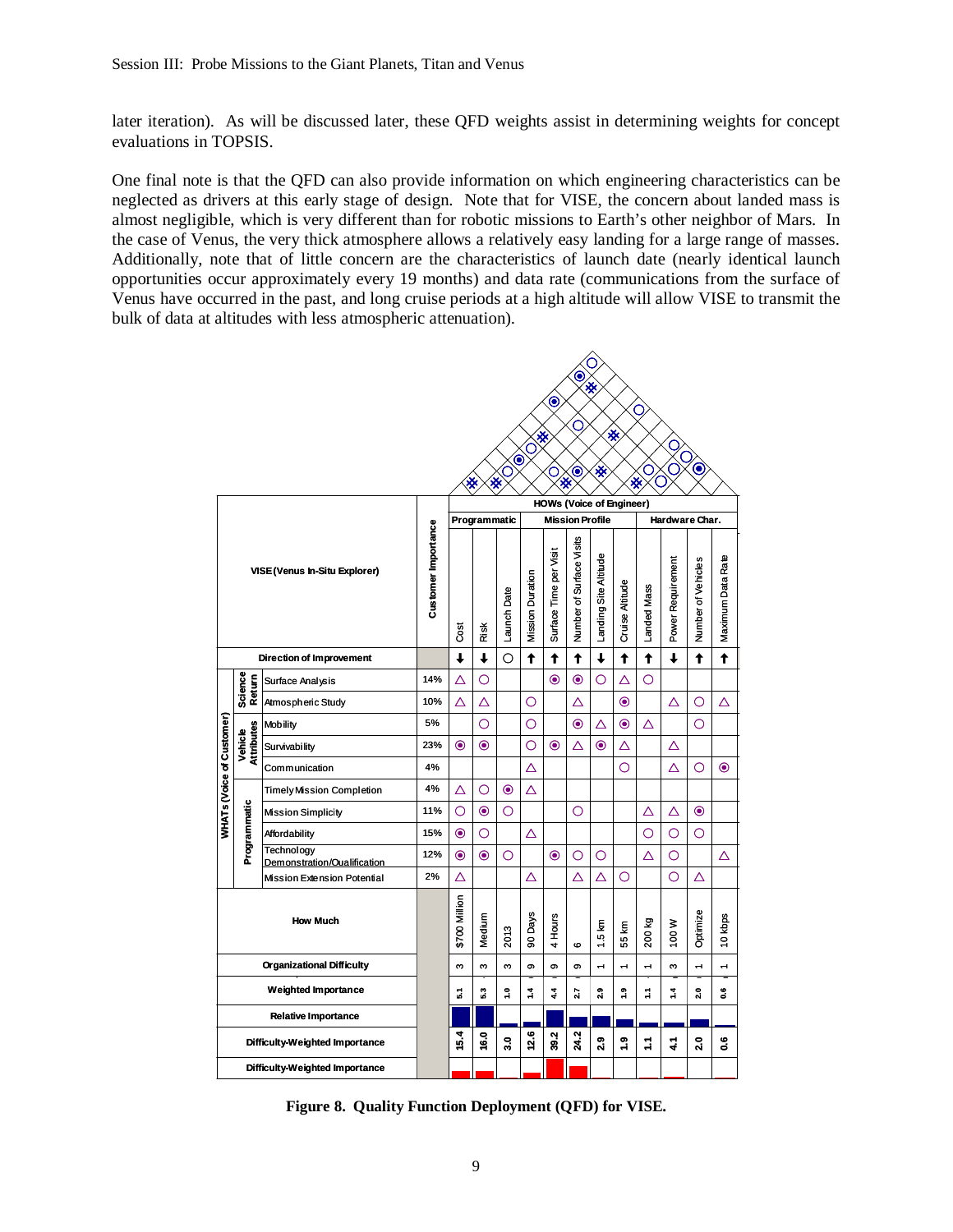## **3.4. Generation of Feasible Concept Alternatives**

Once the design problem has been clearly defined and understood, potential solution concepts must be developed. A morphological matrix aids the development of new design concepts that might not ordinarily be considered. The matrix depicts the system functions and subfunctions in a logical order. Design teams then brainstorm possible ways of fulfilling each function, quickly resulting in a large numbers of possible system combinations. The morphological matrix for VISE (shown in Table 3 below) contains 12,441,600,000 possible combinations. Before evaluation methods are applied, it may often be helpful to highlight unreasonable alternatives in the morph matrix (as the red highlights indicate in Table 3) to limit the scope of the trade space. Design configurations are then developed from the morph matrix.

The first part in this step of the VISE process is the generation of the morphological matrix itself. The VISE matrix shown below has 19 rows broken down into Structure/Configuration and Mission options. These 19 options are based on functional and physical decompositions of the VISE spacecraft and mission, although this is not the only way of determining the options of the morphological matrix (another possibility, for example, would be to use the engineering characteristics identified in previous steps). For VISE, a physical decomposition yields options for spacecraft characteristics such as data relay, power source, thermal control methods, structure, and landing methods. Also in this category are high-level architectural options such as lander platform and number of vehicles. A functional decomposition yields options in terms of launch, interplanetary transfer, orbit insertion (if applicable), entry, descent, and landing (EDL), and science measurements.

With the rows of the morphological matrix defined, the columns then represent alternatives in the category of each row. For example, the lander platform may take on the form of a balloon (an alternative often used in Venus atmospheric mission studies) but may also be an airship, airplane, helicopter, or rigid-bellows device (due to the high density at low altitudes on Venus, a metal bellows may suffice instead of a balloon), among other options. Thus, a morphological matrix allows the engineer to define a design by selecting one alternative from each row. In an ideal case, selections in one row are independent of selections from other rows, although since rarely is this strictly true for complex systems, more advanced tools exist to assist the engineer in understanding interactions within the matrix.<sup>12</sup>

From the morphological matrix presented above, six themed concepts for VISE were extracted.<sup>\*\*</sup> A detailed description of each is presented in the table below and in the following paragraphs.

**Traditional Concept.** The traditional concept emulates typical NASA missions. A single lander relays communication through a single orbiter. Power is provided by solar cells. The balloon for the cruise stage is inflated using a consumable supply of gas (such as helium). Thermal control is managed passively with phase change materials and by vacuum-insulating the critical components. EDL is carried out by a combination of parachutes and utilization of the buoyancy of the vehicle in Venus' dense atmosphere. A concept description sheet (CDS) for this concept can be seen in Figure 9, and the morphological matrix option selections for this concept are highlighted in yellow in Table 3.

<sup>&</sup>lt;u>.</u> \*\* Ideally, the morphological matrix would allow one to enumerate all possible design concepts. However, very often this number is much too large to be practical (for example, analyzing 12.4 billion designs for VISE would take nearly 400 years, optimistically assuming a computer could analyze one design per second). Instead, concepts can be selected according to themes, which is the method used here.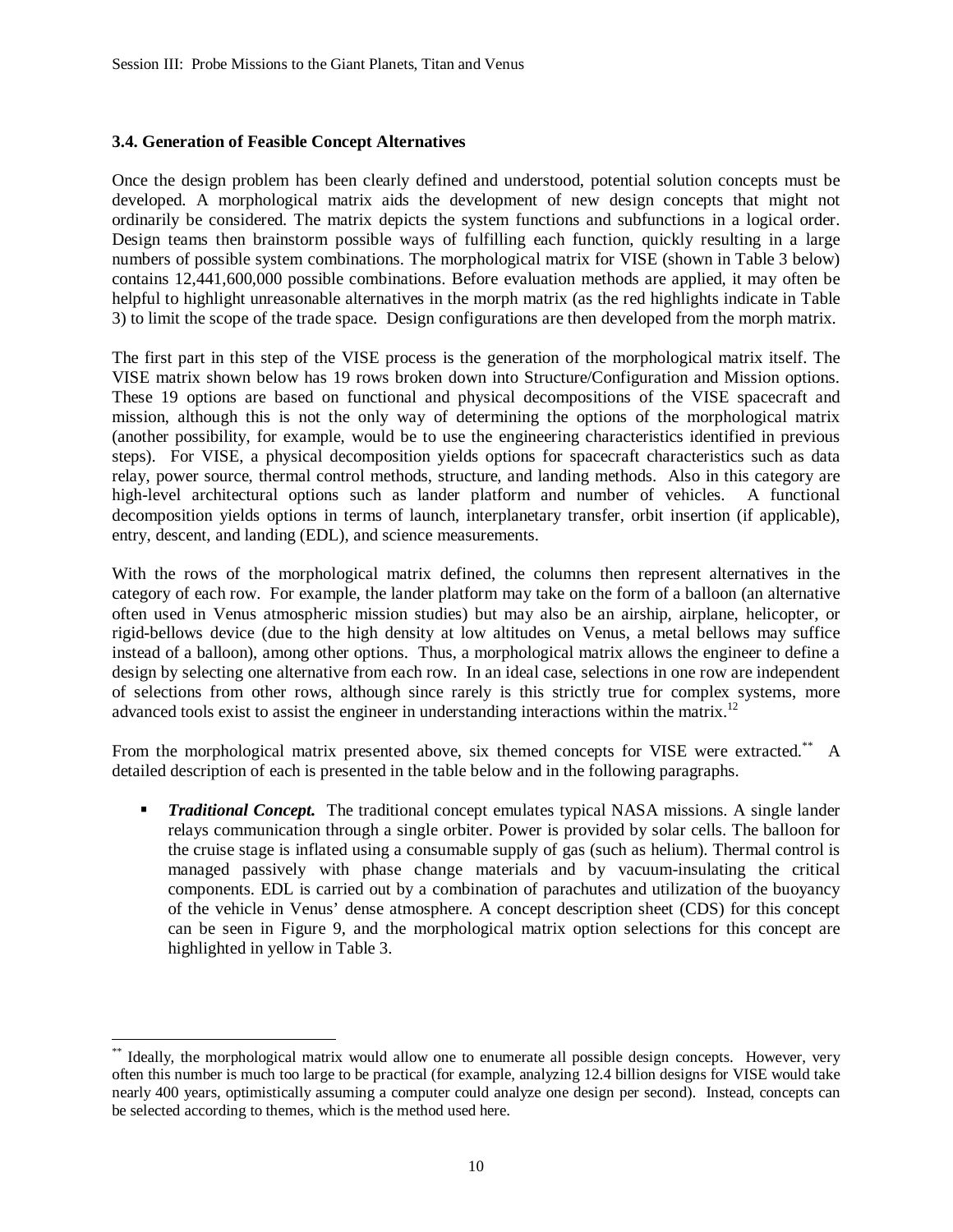| <b>Characteristics</b>              | <b>Alternatives</b>                  |                                   |                                        |                              |                         |                     |                      |                                   |                | No. of         |
|-------------------------------------|--------------------------------------|-----------------------------------|----------------------------------------|------------------------------|-------------------------|---------------------|----------------------|-----------------------------------|----------------|----------------|
|                                     | 1                                    | $\overline{2}$                    | 3                                      | 4                            | 5                       | 6                   | $\overline{7}$       | 8                                 | 9 <sup>°</sup> | Opt.'s         |
| 1. Structure/Configuration          |                                      |                                   |                                        |                              |                         |                     |                      |                                   |                |                |
| 1.1 Lander Configuration            |                                      |                                   |                                        |                              |                         |                     |                      |                                   |                |                |
| 1.1.1 Data Relay                    | <b>Direct from</b><br><b>Surface</b> | Relay<br>After Ascent             | <b>Relay via</b><br>Orbiter            |                              |                         |                     |                      |                                   |                | 3              |
| 1.1.2 Lander Platform               | <b>Propulsive</b>                    | <b>Rigid Bellows</b>              | <b>Mechanical</b>                      | Venus<br>Aeroplane           | Helicopter              | Balloon-<br>Skimmer | Balloon-<br>Gas Pump | Balloon-<br><b>Consumable Gas</b> | Airship        | 9              |
| 1.1.3 Battery Supplement            | <b>Solar Panel</b>                   | <b>Fuel Cell</b>                  | Traditional<br><b>RTG</b>              | <b>ASRG</b>                  | <b>Venus</b><br>In-situ |                     |                      |                                   |                | 5              |
| 1.1.4 Active TCS                    | Cryocooler                           | Heat<br>Concentrator              | CO <sub>2</sub> Phase<br>Change        | <b>Other Phase</b><br>Change | None                    |                     |                      |                                   |                | 5              |
| 1.1.5 Passive TCS                   | Vacuum<br><b>Isolation</b>           | Aerogel                           |                                        |                              |                         |                     |                      |                                   |                | 2              |
| 1.1.6 Landing Gear                  | <b>Conventional</b>                  | Wheels                            | Crushable                              | <b>Inflatable</b>            | None                    |                     |                      |                                   |                | 5              |
| 1.2 Structure Material              | Aluminum                             | <b>Titanium</b>                   | Composites                             |                              |                         |                     |                      |                                   |                | 3              |
| 1.3 Vehicle Split                   | Lander Only                          | Lander<br>and Orbiter             |                                        |                              |                         |                     |                      |                                   |                | 2              |
| 1.3.1 Number of Landers             | $\mathbf{1}$                         | 2                                 | 3                                      | 4                            |                         |                     |                      |                                   |                | 4              |
| 1.3.2 Number of Orbiters            | $\Omega$                             | $\overline{1}$                    | $\overline{2}$                         | 3                            | $\overline{4}$          |                     |                      |                                   |                | 5              |
| 2. Mission                          |                                      |                                   |                                        |                              |                         |                     |                      |                                   |                |                |
| 2.1 Earth Departure                 |                                      |                                   |                                        |                              |                         |                     |                      |                                   |                |                |
| 2.1.1 Launch System                 | <b>Atlas</b>                         | Delta                             | <b>Ariane</b>                          | Russian                      |                         |                     |                      |                                   |                | 4              |
| 2.1.2 Type of Transfer              | Spiral                               | <b>Direct</b><br><b>Insertion</b> | <b>Lower Energy</b><br><b>Transfer</b> |                              |                         |                     |                      |                                   |                | 3              |
| 2.1.3 Direct to Venus               | <b>Yes</b>                           | <b>No</b>                         |                                        |                              |                         |                     |                      |                                   |                | 2              |
| 2.2 Venus ED&L Methods              | <b>Buoyancy</b>                      | <b>Propulsive</b>                 | Parachutes                             | Combination                  | Other                   |                     |                      |                                   |                | 5              |
| 2.3 Venus Orbit Insertion (Orbiter) | Aerocapture                          | <b>Propulsive</b>                 | <b>Combination</b>                     | Aerobraking                  |                         |                     |                      |                                   |                | 4              |
| 2.4 Science                         |                                      |                                   |                                        |                              |                         |                     |                      |                                   |                |                |
| 2.4.1 Surface Study                 |                                      |                                   |                                        |                              |                         |                     |                      |                                   |                |                |
| 2.4.1.1 Composition                 | Yes                                  | No.                               |                                        |                              |                         |                     |                      |                                   |                | $\overline{2}$ |
| 2.4.1.2 Seismometry                 | Yes                                  | <b>No</b>                         |                                        |                              |                         |                     |                      |                                   |                | $\overline{2}$ |
| 2.4.1.3 Mapping                     | <b>Yes</b>                           | <b>No</b>                         |                                        |                              |                         |                     |                      |                                   |                | $\overline{2}$ |
| 2.4.2 Atmospheric Study             |                                      |                                   |                                        |                              |                         |                     |                      |                                   |                |                |
| 2.4.2.1 Composition                 | Yes                                  | <b>No</b>                         |                                        |                              |                         |                     |                      |                                   |                | $\overline{2}$ |
| 2.4.2.2 Dynamics                    | Yes                                  | <b>No</b>                         |                                        |                              |                         |                     |                      |                                   |                | 2              |
|                                     |                                      |                                   |                                        |                              |                         |                     | No. of Combinations  |                                   | 12,441,600,000 |                |

**Table 3. Morphological Matrix for VISE. Red squares indicate alternatives which can be reasonably eliminated. Yellow squares indicate characteristic selections for the Traditional Concept discussed below.** 

- **Low-Cost Concept.** The low-cost concept uses only one lander without an orbiter. Data is stored and then transmitted directly to Earth at high altitudes. Solar power generation is chosen for simplicity. A balloon concept is proposed. Parachutes are used for EDL. To minimize cost, a Russian launch vehicle is used. To reduce the propellant needed for interplanetary cruise and insertion, a low-energy transfer and a direct entry are considered. The only scientific objective of the mission is the determination of surface composition.
- **Revolutionary Concept.** The Revolutionary concept employs two vehicles to survey Venus from orbit and three airplanes. An advanced SRG is used for power. A low-thrust spiral trajectory is used to mitigate mass limitations which will likely be imposed by the amount of hardware on this mission. Aerocapture is used to insert into Venus orbit. All aspects of Venus science are studied, from surface composition to seismometry, mapping, atmospheric composition, and atmospheric dynamics.
- **Evolutionary Concept.** The Evolutionary concept takes a more measured approach to including new technologies, but attempts to include options that will be most helpful in future missions. Orbit insertion is accomplished by aerobraking, like many of the recent Mars missions. Surface science capability is maximized by using two landers. The landers relay communications through a single orbiter. Traditional RTGs provide power for the landers, and both active and passive thermal control are employed. The landers use an inflatable balloon to partially ascend for cooling and communications purposes. The structures are composite wherever possible, and titanium otherwise.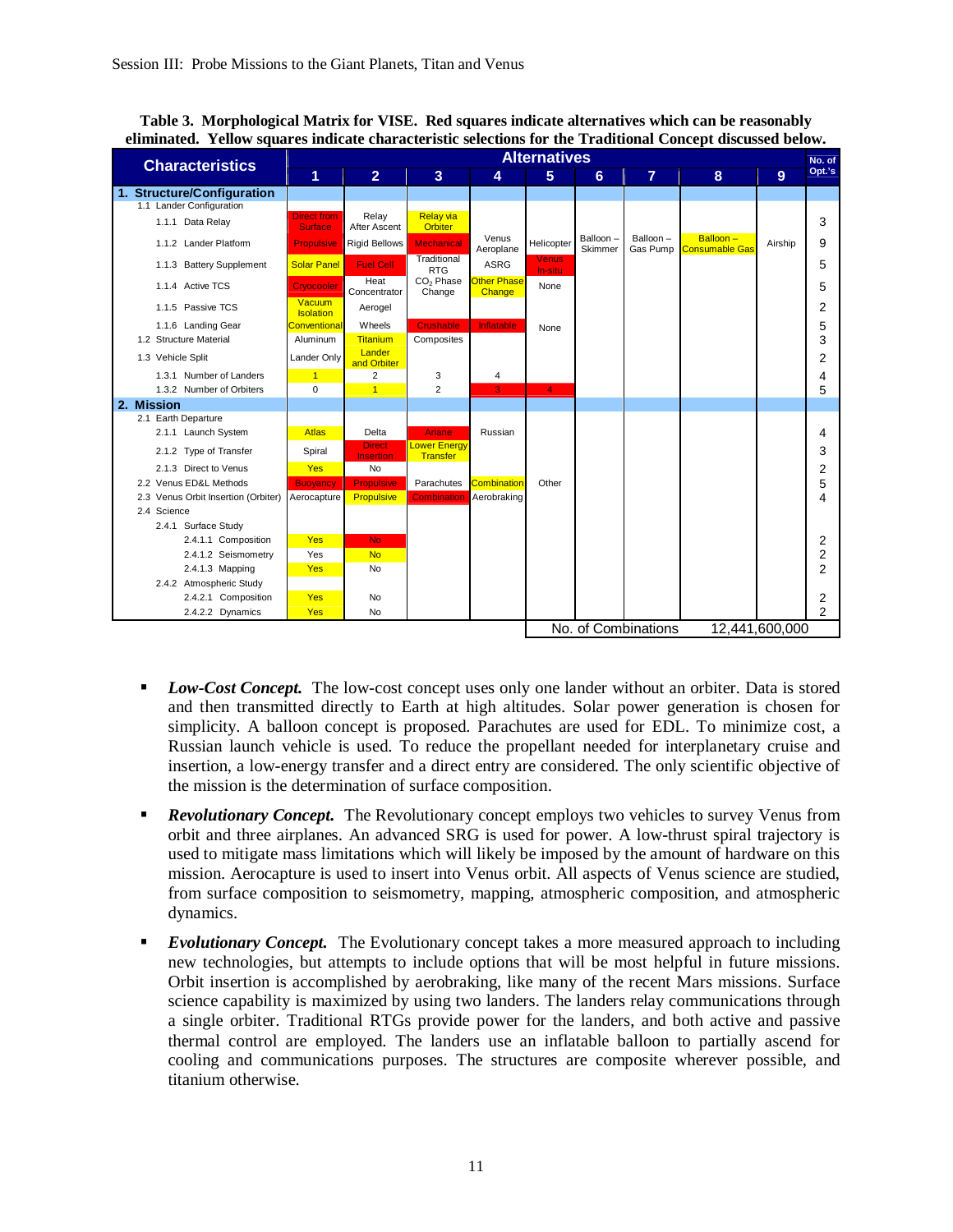- **Advanced Concept.** The Advanced concept is similar to the Evolutionary one except that it uses a rigid bellows (metallic balloon). A rigid bellows can fly because of the high density of Venus's atmosphere. However, since it is heavier than classical balloons, it has lower altitude capability and cannot get to as high of an altitude to cool down. Therefore, a more advanced thermal control system (heat concentrator) is employed.
- *Distributed Concept.* The philosophy behind the Distributed concept is to use four landers to maximize surface data return. Each lander is similar to the lander in the Traditional concept, and data would be relayed through an orbiting vehicle. However, unlike the Traditional concept, aerobraking is employed instead of a propulsive orbit insertion.



**Figure 9. Traditional Concept CDS.**

# **3.5. Evaluation of Alternatives**

In this final step, the six concepts presented above are evaluated via two decision-making tools, the Pugh selection matrix and Technique for Order Preference by Similarity to Ideal Solution (TOPSIS). These results are then used to draw conclusions regarding the feasibility of each concept and which should be pursued for further investigation.

# **3.5.1. Pugh Concept Selection Matrices**

One helpful decision tool at the concept stage is the Pugh selection process<sup>11</sup> (see Figure 10). It allows a comparison of several design concepts against an established datum and ranks those concepts with respect to design criteria. For this illustration, the criteria are obtained from the engineering characteristics of the QFD. In the matrix, a "+" sign shows that a concept is superior to the standard, a "-" shows that it is worse, and an "S" shows they are the same. The concept with the greatest positive difference between the sum of plusses and the sum of minuses is taken to be the best concept. This process is repeated several times with different datum designs to guarantee consistency in the results. The datum of a given matrix is taken to be the best current concept from the matrix at the previous iteration.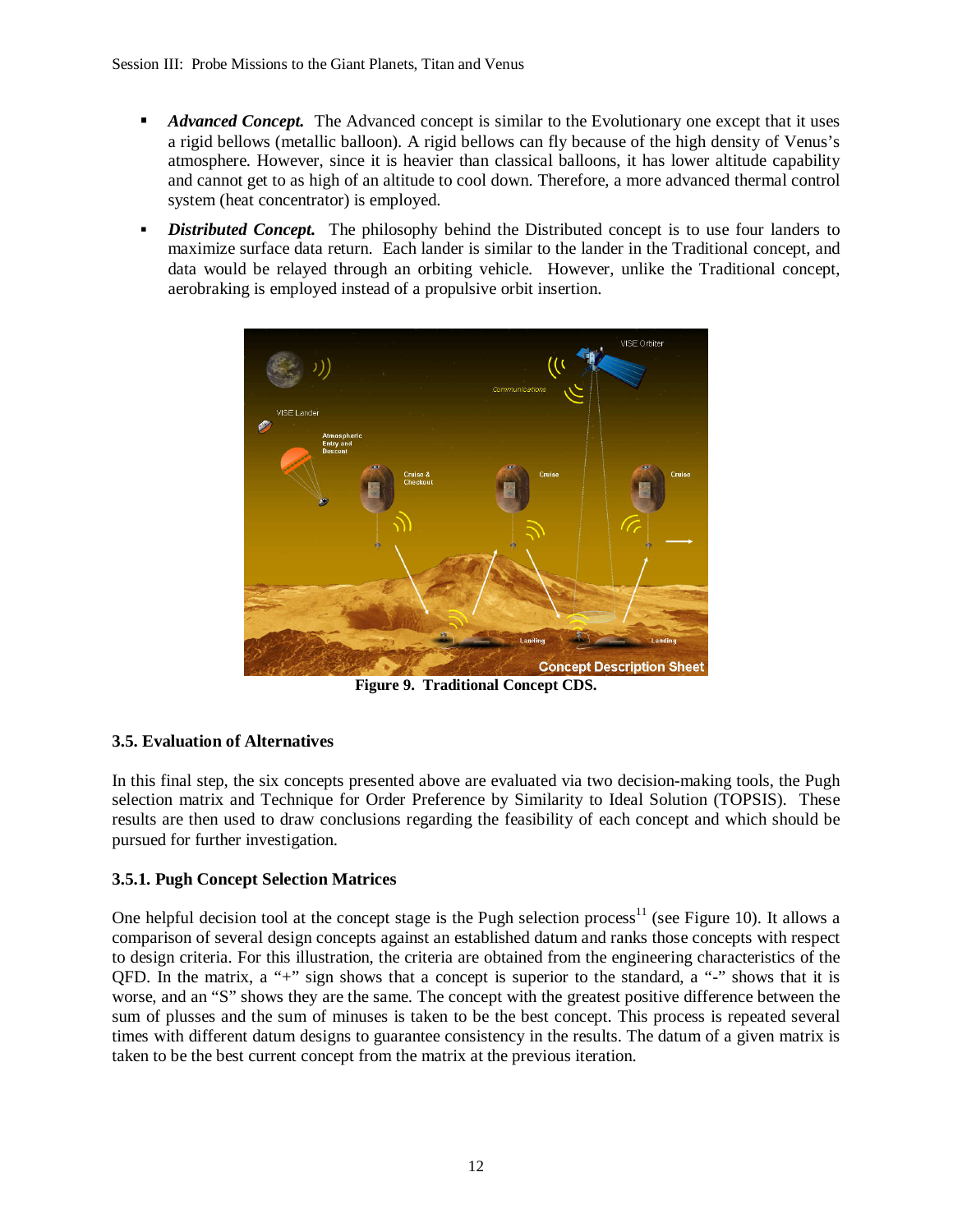

**Figure 10. Pugh Selection Process Graphical Summary**

This procedure was applied for the VISE mission in a team setting. First, the Venera 13 mission was set as the datum reference mission and a Pugh concept selection matrix was populated. In this iteration, the Traditional concept was scored the highest. Next, this highest-scoring concept was selected for the datum and the matrix was repopulated using team input. Examination of the resulting Pugh matrix shows that Traditional, Revolutionary and Advanced concepts cannot be distinguished, and that Distributed is a superior concept.

While this method is not necessarily convincing as a stand-alone tool since (it does not incorporate weights on criteria or within the matrix ratings), it can serve as a useful tool in identifying trends and preparing the engineering team for using TOPSIS. The Pugh matrix also has some advantage since it can be populated with a limited amount of data since only qualitative analysis is required.

|                          | Concept 1<br>Traditional | Concept 2<br>Low-Cost | Concept 3<br>Revolutionary | Concept 4<br>Evolutionary | Concept 5<br>Advanced    | Concept 6<br>Distributed |
|--------------------------|--------------------------|-----------------------|----------------------------|---------------------------|--------------------------|--------------------------|
| Cost                     |                          | $+$                   |                            |                           |                          |                          |
| Risk                     |                          |                       |                            | S                         |                          | $+$                      |
| <b>Launch Date</b>       |                          | $+$                   |                            |                           |                          |                          |
| <b>Mission duration</b>  |                          |                       | $+$                        | $\ddot{}$                 | S                        | S                        |
| Surface time / visit     | D                        |                       | $+$                        |                           | $^{+}$                   | S.                       |
| # of Surface Visits      | A                        | $+$                   | $+$                        | $+$                       | $+$                      | S                        |
| Landing Site Alt.        | T                        |                       |                            |                           | S                        | S                        |
| <b>Cruise Altitude</b>   | U                        |                       |                            | S                         |                          | S                        |
| <b>Landed Mass</b>       | Μ                        |                       | $\ddot{}$                  | $+$                       | S                        | $+$                      |
| <b>Power Requirement</b> |                          | $+$                   |                            |                           |                          | S                        |
| # of Vehicles            |                          |                       | $+$                        | $+$                       | S                        | $\ddot{}$                |
| Max. Data Rate           |                          |                       | $+$                        | $+$                       |                          | $\ddot{}$                |
| Score                    |                          | -4                    | 0                          | 0                         | $\overline{\mathcal{A}}$ | 2                        |

**Best concent** 

**Figure 11. Second-Iteration Pugh Matrix for VISE Concept Comparison**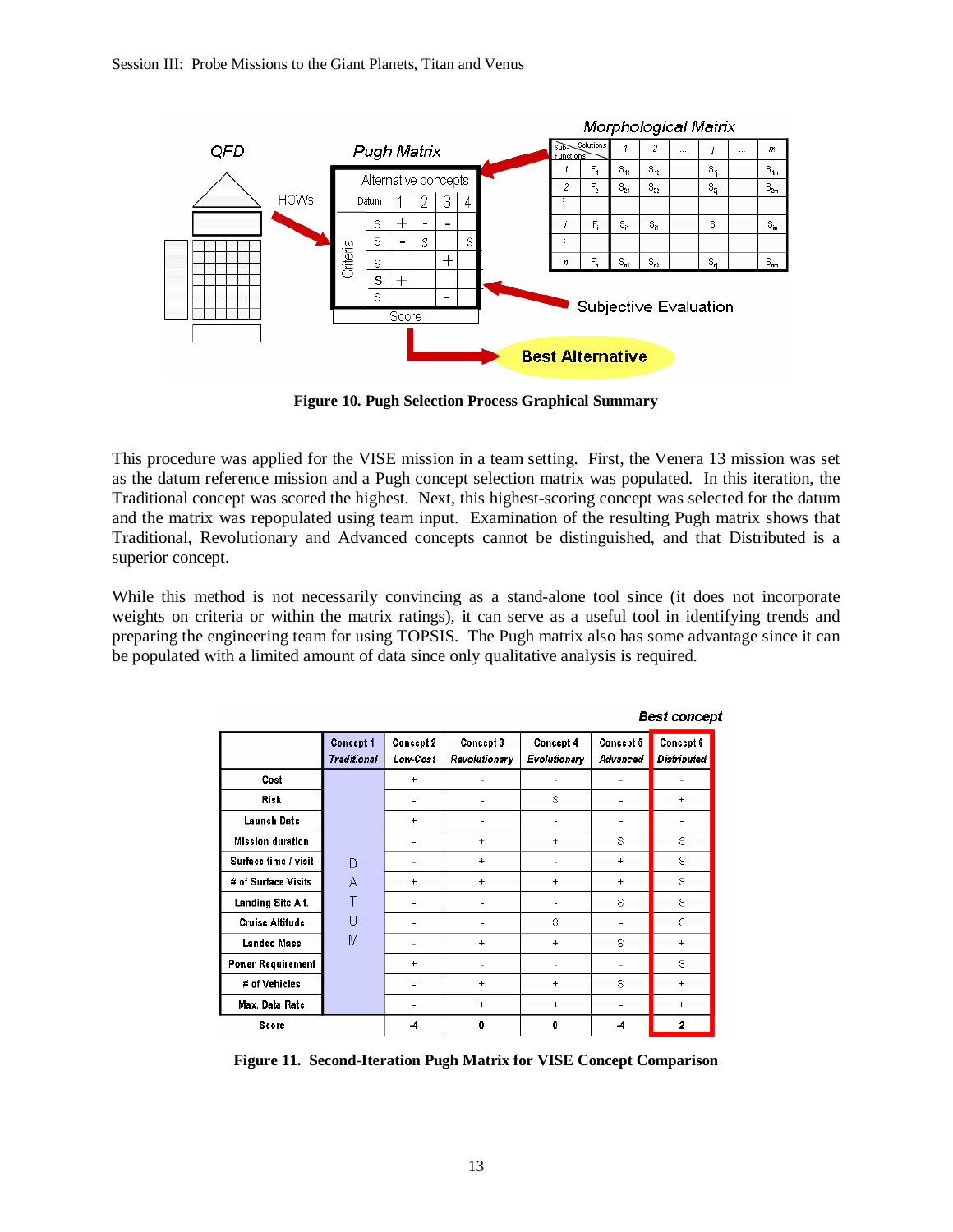#### **3.5.2. Technique for Order Preference by Similarity to Ideal Solution (TOPSIS)**

The Technique for Order Preference by Similarity to Ideal Solution  $(TOPSIS)^{13,14}$  operates by transforming a set of alternatives and weights for *n* objective criteria into a problem in an *n*-dimensional Euclidean space. Two points, the positive and negative ideal points, are defined as shown in Figure 12 as the combination of the best and worst occurrences of objective values in the data set. TOPSIS then computes the Euclidean distance from each alternative design to the positive and negative ideal designs and searches for designs which are close to the positive ideal design and far from the negative ideal design. TOPSIS can accommodate both qualitative and quantitative data (for example, if cost is an objective and can be computed, the exact cost number can be used as a metric within TOPSIS; alternatively, if only a qualitative rating is available, that can be converted to a number on a rating scale and used in place of the exact cost estimate) but requires weights for objectives.



**Figure 12. Illustration of TOPSIS for a two-objective problem. Black circles indicate candidate designs, and arrows indicate distances from ideal designs.** 

The method of TOPSIS can be divided in a series of steps:

| problem in an <i>n</i> -dimensional Euclidean space.<br>ints, the positive and negative ideal points, are<br>as shown in Figure 12 as the combination of the<br>I worst occurrences of objective values in the<br>TOPSIS then computes the Euclidean distance<br>ch alternative design to the positive and negative<br>signs and searches for designs which are close to<br>tive ideal design and far from the negative ideal<br>TOPSIS can accommodate both qualitative and<br>tive data (for example, if cost is an objective<br>be computed, the exact cost number can be used<br>etric within TOPSIS; alternatively, if only a<br>ve rating is available, that can be converted to a<br>on a rating scale and used in place of the exact<br>mate) but requires weights for objectives. |                          |                       |                            | #2<br>Objective<br>Better<br>Positive<br><b>Ideal Design</b><br><b>Better</b><br>Worse<br>Figure 12. Illustration of TOPSIS for a<br>two-objective problem.<br><b>Black</b> circles<br>indicate candidate designs, and arrows<br>indicate distances from ideal designs. |                       |                          |  |  |  |
|--------------------------------------------------------------------------------------------------------------------------------------------------------------------------------------------------------------------------------------------------------------------------------------------------------------------------------------------------------------------------------------------------------------------------------------------------------------------------------------------------------------------------------------------------------------------------------------------------------------------------------------------------------------------------------------------------------------------------------------------------------------------------------------------|--------------------------|-----------------------|----------------------------|-------------------------------------------------------------------------------------------------------------------------------------------------------------------------------------------------------------------------------------------------------------------------|-----------------------|--------------------------|--|--|--|
| hod of TOPSIS can be divided in a series of steps:                                                                                                                                                                                                                                                                                                                                                                                                                                                                                                                                                                                                                                                                                                                                         |                          |                       |                            |                                                                                                                                                                                                                                                                         |                       |                          |  |  |  |
| qualitative Pugh process which only required a user to distinguish between better/worse/same<br>ratings, numeric performance ratings must be provided for TOPSIS. For VISE, a data matrix was<br>filled using estimates of engineering characteristic values for each concept based on previous<br>missions and an extensive literature search (see Table 4).<br>Table 4. TOPSIS Data Matrix for VISE.                                                                                                                                                                                                                                                                                                                                                                                     |                          |                       |                            |                                                                                                                                                                                                                                                                         |                       |                          |  |  |  |
|                                                                                                                                                                                                                                                                                                                                                                                                                                                                                                                                                                                                                                                                                                                                                                                            | Concept 1<br>Traditional | Concept 2<br>Low-Cost | Concept 3<br>Revolutionary | Concept 4<br>Evolutionary                                                                                                                                                                                                                                               | Concept 5<br>Advanced | Concept 6<br>Distributed |  |  |  |
|                                                                                                                                                                                                                                                                                                                                                                                                                                                                                                                                                                                                                                                                                                                                                                                            |                          |                       |                            |                                                                                                                                                                                                                                                                         |                       |                          |  |  |  |
|                                                                                                                                                                                                                                                                                                                                                                                                                                                                                                                                                                                                                                                                                                                                                                                            |                          |                       |                            |                                                                                                                                                                                                                                                                         |                       |                          |  |  |  |
| Cost                                                                                                                                                                                                                                                                                                                                                                                                                                                                                                                                                                                                                                                                                                                                                                                       | 600                      | 350                   | 1500                       | 700                                                                                                                                                                                                                                                                     | 850                   | 750                      |  |  |  |
| <b>Risk</b><br><b>Launch Date</b>                                                                                                                                                                                                                                                                                                                                                                                                                                                                                                                                                                                                                                                                                                                                                          | 5<br>1                   | 9<br>1.3              | 0.85                       | 6<br>0.9                                                                                                                                                                                                                                                                | 6<br>0.95             | 3<br>0.9                 |  |  |  |
| <b>Mission Duration</b>                                                                                                                                                                                                                                                                                                                                                                                                                                                                                                                                                                                                                                                                                                                                                                    | 90                       | 90                    | 110                        | 105                                                                                                                                                                                                                                                                     | 100                   | 90                       |  |  |  |
| Surface Time per visit                                                                                                                                                                                                                                                                                                                                                                                                                                                                                                                                                                                                                                                                                                                                                                     | 4                        | 2                     | 6                          | 4                                                                                                                                                                                                                                                                       | 6                     | 4                        |  |  |  |
| <b>Number of Surface Visits</b>                                                                                                                                                                                                                                                                                                                                                                                                                                                                                                                                                                                                                                                                                                                                                            | 6                        | 6                     | 8                          | 6                                                                                                                                                                                                                                                                       | 6                     | 6                        |  |  |  |
| <b>Landing Site Altitude</b>                                                                                                                                                                                                                                                                                                                                                                                                                                                                                                                                                                                                                                                                                                                                                               | 1.5                      | 2                     | 0.5                        | 1                                                                                                                                                                                                                                                                       | 1                     |                          |  |  |  |
| <b>Cruise Altitude</b>                                                                                                                                                                                                                                                                                                                                                                                                                                                                                                                                                                                                                                                                                                                                                                     | 55                       | 40                    | 60                         | 55                                                                                                                                                                                                                                                                      | 55                    | 55                       |  |  |  |
| <b>Landed Mass</b>                                                                                                                                                                                                                                                                                                                                                                                                                                                                                                                                                                                                                                                                                                                                                                         | 200                      | 200                   | 400                        | 300                                                                                                                                                                                                                                                                     | 200                   | 600                      |  |  |  |
| Power Requirement                                                                                                                                                                                                                                                                                                                                                                                                                                                                                                                                                                                                                                                                                                                                                                          | 100                      | 75                    | 600                        | 100                                                                                                                                                                                                                                                                     | 400                   | 600                      |  |  |  |
| Number of Vehicles                                                                                                                                                                                                                                                                                                                                                                                                                                                                                                                                                                                                                                                                                                                                                                         |                          |                       |                            |                                                                                                                                                                                                                                                                         |                       | p                        |  |  |  |
| <b>Maximum Data Rate</b>                                                                                                                                                                                                                                                                                                                                                                                                                                                                                                                                                                                                                                                                                                                                                                   | 30                       |                       | 65                         | 40                                                                                                                                                                                                                                                                      | 30                    | 65                       |  |  |  |
| Develop a set of importance weights for each of the criteria. In this study, the TOPSIS weights<br>are taken as the arithmetic average of three different weighting schemes. The first scheme is a<br>normalized unweighted importance directly from the QFD. The second scheme is the normalized<br>weighted importance directly from the QFD (i.e. the unweighted importance multiplied by the<br>difficulty factor). The third scheme is a prioritization using Analytical Hierarchy Process (AHP).<br>Unlike the results found in the QFD which are based on indirect rankings via customer priorities,<br>in the AHP the engineering characteristics are directly compared to each other (although they do                                                                            |                          |                       |                            |                                                                                                                                                                                                                                                                         |                       |                          |  |  |  |

**Table 4. TOPSIS Data Matrix for VISE.**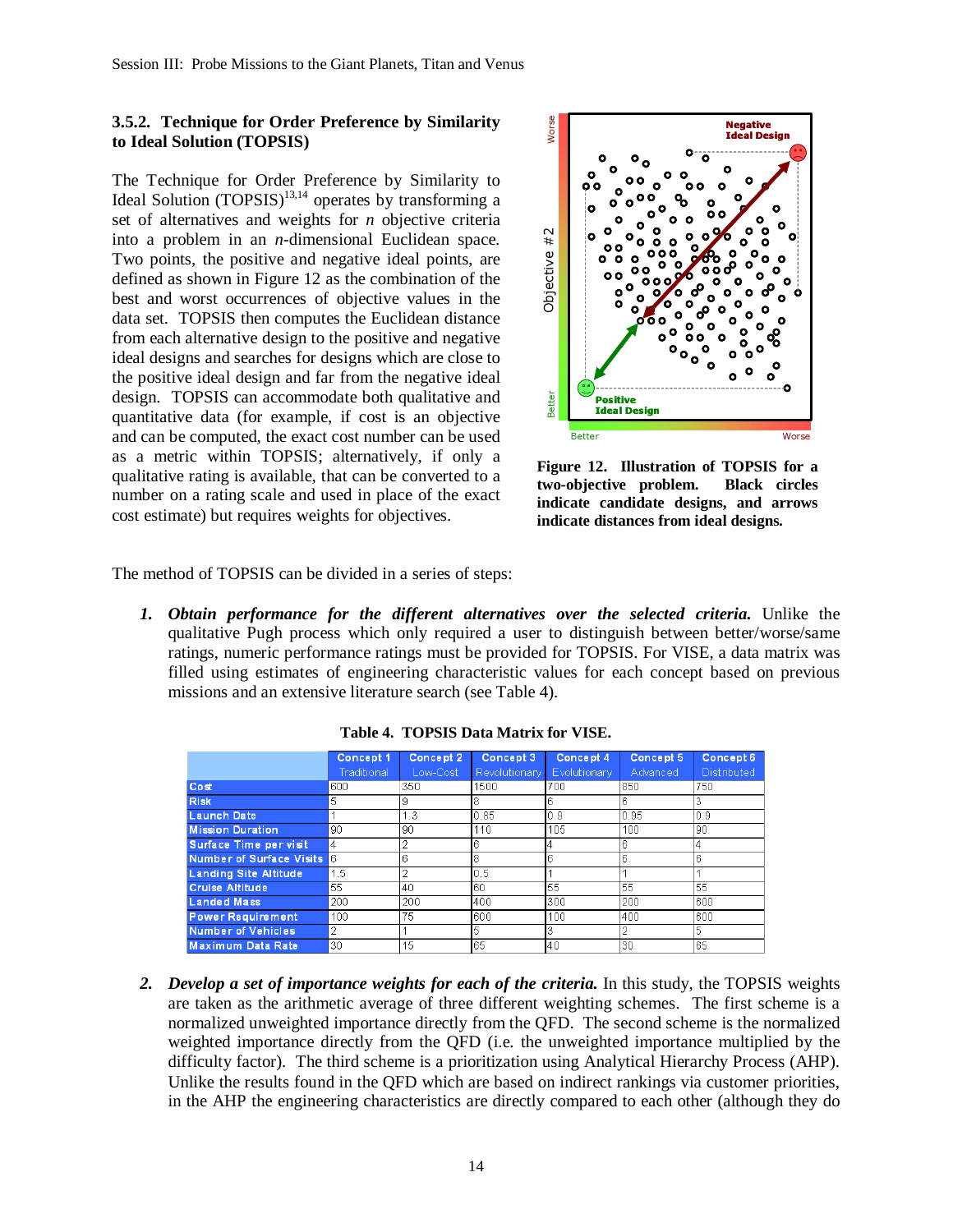not directly account for customer priorities). Shown in Figure 13 is the average of the weightings produced by these three methods taken to reduce the effect of bias introduced by any single method. Note that risk and cost are of the highest importance, followed closely by surface time per visit. The number of surface visits achieved is the next most important, followed closely by mission duration.



**Figure 13. TOPSIS Criteria Weights used for VISE.** 

*3. Rank alternatives by determining the relative closeness from ideal solution.* The attributes are then listed into benefit (+) or penalty (-). An ideal positive and an ideal negative solution are evaluated by maximizing the benefits and the penalties respectively within the pool of values given in the data matrix. To indicate how far a concept lies from the ideal solutions, the relative closeness defined in Equation 2 below is calculated. In Equation 2,  $x_i$  is the value of engineering characteristic *i* in the weighted normalized space, and  $x_i^{\pm}$  is the value of engineering characteristic *i* for the positive/negative ideal solution in the weighted normalized space.

$$
C = \frac{S^{-}}{S^{-} + S^{+}} \text{ where } S^{\pm} = \sqrt{\sum_{i=1}^{12} (x_i^{\pm} - x_i)^2}
$$
 (2)

Table 5 provides the score for all concepts. Distributed concept receives the highest score, and Traditional, Advanced and Evolutionary concepts are closely behind. On the other hand, Low-Cost and Revolutionary are clearly far behind and should be removed from the set of alternatives to be considered further in later phases. It is interesting to note that this ranking is consistent with the one found by the Pugh method.

|      | Concept 1   | Concept 2 | Concept 3     | Concept 4    | Concept 5 | Concept 6   |
|------|-------------|-----------|---------------|--------------|-----------|-------------|
|      | Traditional | _ow-Cost  | Revolutionary | Evolutionary | Advanced  | Distributed |
| Rank | 0.53        | 0.38      | 0.40          | 0.50         | 0.53      | 0.66        |

**Table 5. VISE concept ranking via TOPSIS.**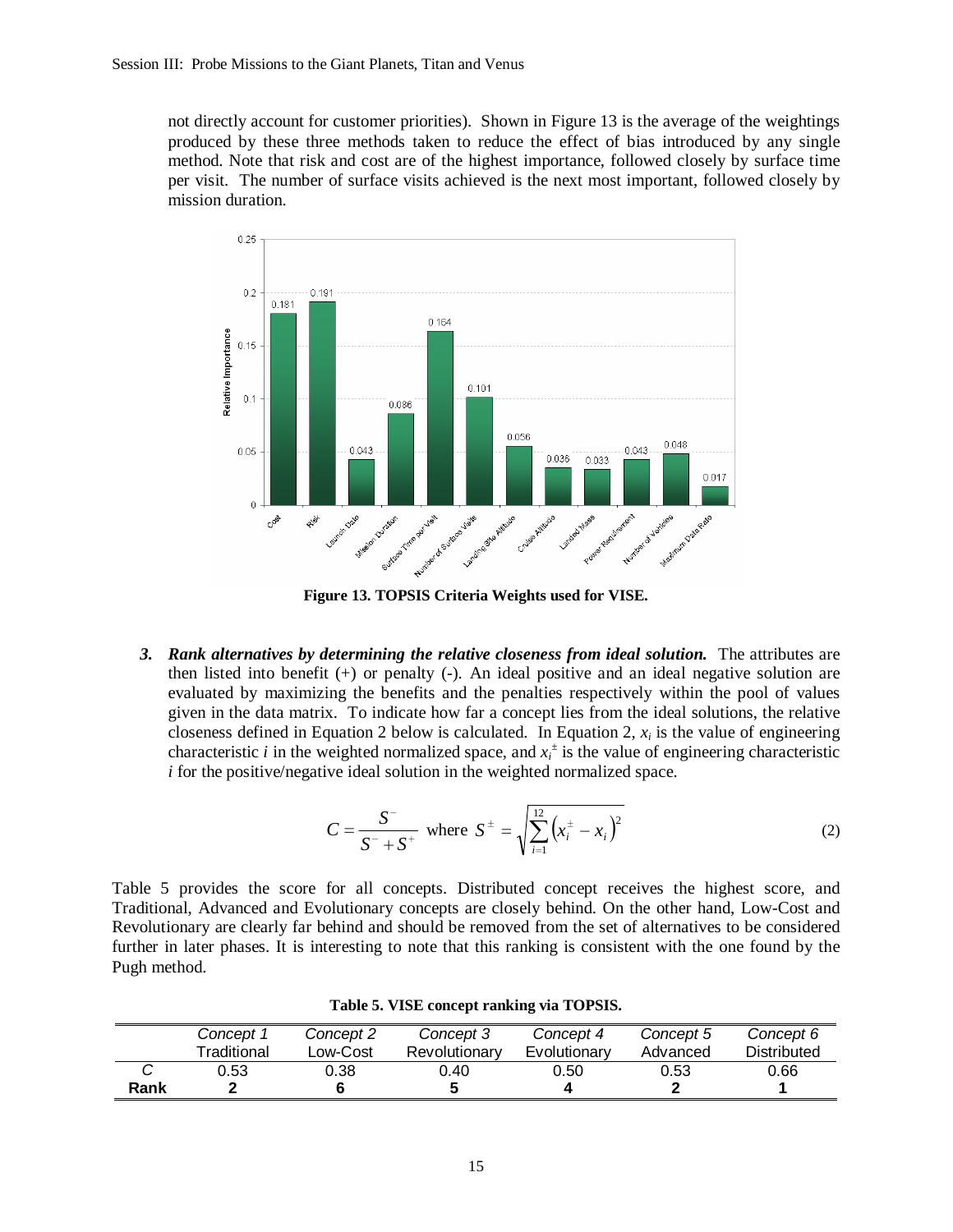#### **3.5.3. Potential Extension to Modeling and Simulation**

Importantly, it was concluded from the steps above that, while two concepts could be easily eliminated (the Low-Cost and Revolutionary) via the qualitative methods used, four remained which could not be easily distinguished (Advanced, Evolutionary, Distributed, and Traditional). These four concepts require quantitative data to back up any definitive ratings of their suitability, but it would not be large leap to envision replacing the current values in Table 4 with values calculated using physics-based system sizing and synthesis models (such as  $FLOPS<sup>16</sup>$  and  $POST<sup>17</sup>$  used within NASA in the air and space design fields, respectively). With such models, it would also be possible to consider parametric trade studies as well as potentially model concept alternatives not considered in the first iteration of the process illustrated here.

Figure 14 shows a notional framework for implementing such a sizing and synthesis model. Prime components include a Lander Model, Entry System Model, Orbiter/Cruise Stage Model, and Mission Model. Dashed lines are drawn to indicate links between models and the flow of information. For example, launch and arrival dates for the mission will define the interplanetary transfer trajectory and partially determine the atmospheric entry state plus any insertion burn ∆V for an orbiter. In turn, the entry state will define (via trajectory simulation) the loads and heating on the entry vehicle, and the insertion ∆V will define the amount of propellant required by an orbiter. The sizing of vehicle systems leads to mass and power estimates, which are inputs into a cost and risk model.



**Figure 14. Notional VISE Vehicle and Mission Modeling Framework.**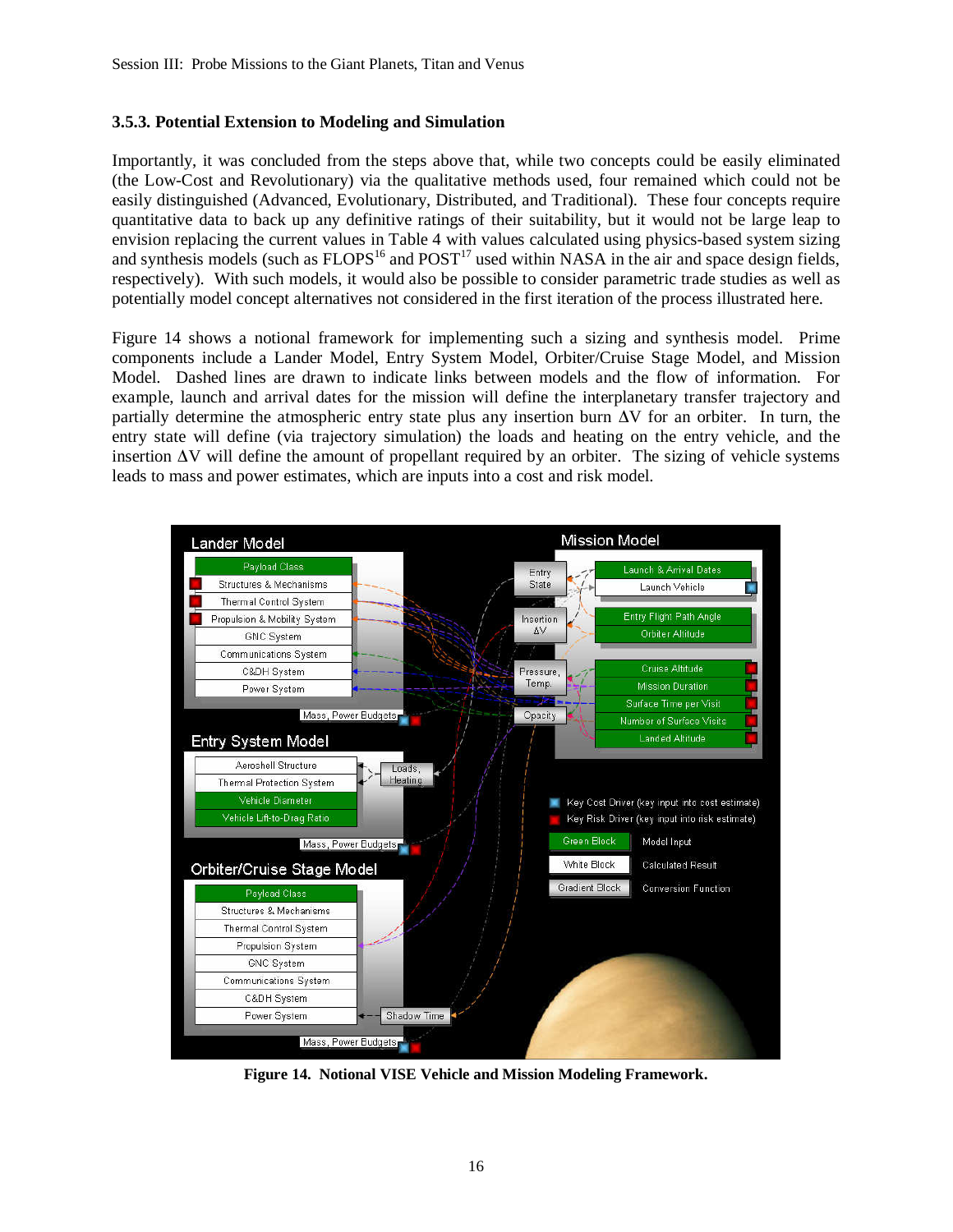## **4. CONCLUSION**

This paper has provided an illustration of how the Georgia Tech generic IPPD methodology and its associated tools may be systematically applied to the initial stages of design for an interplanetary robotic mission. Through the example of Venus In Situ Explorer, five steps have provided a flow to follow during the earliest qualitative stages of design. In the first step, objectives for the program were concisely defined and prioritized using tree diagrams and AHP pairwise comparisons. Next, engineering characteristics and their interrelationships were defined through tree diagrams and interrelationship digraphs. In the third step, these engineering characteristics were combined with the program objectives in the form of a QFD which yielded information on the relative importances of characteristics with respect to the design. In the fourth step, potential designs were brainstormed with the assistance of a morphological matrix. In the final step, these potential designs were evaluated with Pugh concept selection matrices and TOPSIS using weights generated in earlier steps. A prime output of the process is a set of designs suitable to carry forward for further consideration.

It is important to note that the illustration here for Venus In Situ Explorer was only a first iteration through the process and, as with all design problems, the team's knowledge about the problem at the end of the process was far greater than at the beginning. As a result, a second iteration (and potentially more) would certainly be warranted for a funded flight project, for example. Also, in a second iteration, the team might decide to modify the implementation of the process in terms of step-to-step linkages. For example, it may be possible to carry top-level objectives through all five steps such that they become the objectives against which alternative designs are rated in the fifth step. It also may be possible to use the engineering characteristics from the second step as the rows of the morphological matrix instead of a separate functional or physical decomposition.

Overall, the methodology outlined by this paper provides a framework and several tools useful for undertaking the problem of designing a complex engineering system. Applicability to space exploration has been demonstrated, and it is hoped that this methodology will find a place in the future of interplanetary robotic probe design projects.

# **5. ACKNOWLEDGEMENTS**

The student authors of this paper have formed an eclectic team drawn from four separate research organizations affiliated with Georgia Tech and one NASA center. As such, the authors would like to recognize the Space Systems Design Laboratory led by Dr. Robert Braun, the Aerospace Systems Design Laboratory led by Dr. Dimitri Mavris, the Combustion Laboratory led by Dr. Ben Zinn, the National Institute of Aerospace and Dr. Alan Wilhite, and NASA Johnson Space Center.

## **6. REFERENCES**

- $<sup>1</sup>$  Schrage, D.P.</sup> "Technology for Rotorcraft Affordability Through Integrated Product/Process Development (IPPD)." Nikolsky Lecture Paper. American Helicopter Society 55<sup>th</sup> Annual Forum, Montreal, 25-29 May 1999.
- <sup>2</sup> 2006 Solar System Exploration Roadmap. NASA Science Mission Directorate. Sept. 2006. Available: http://solarsystem.nasa.gov/multimedia/downloads/SSE\_RoadMap\_2006\_Report\_FC-A\_med.pdf [4] Oct. 2007].
- <sup>3</sup> "New Frontiers Program Announcement." NASA New Frontiers Program. 14 May 2008. Available: http://discoverynewfrontiers.nasa.gov/news/New%20Frontiers/2008/news\_051408.html [8 June 2008].